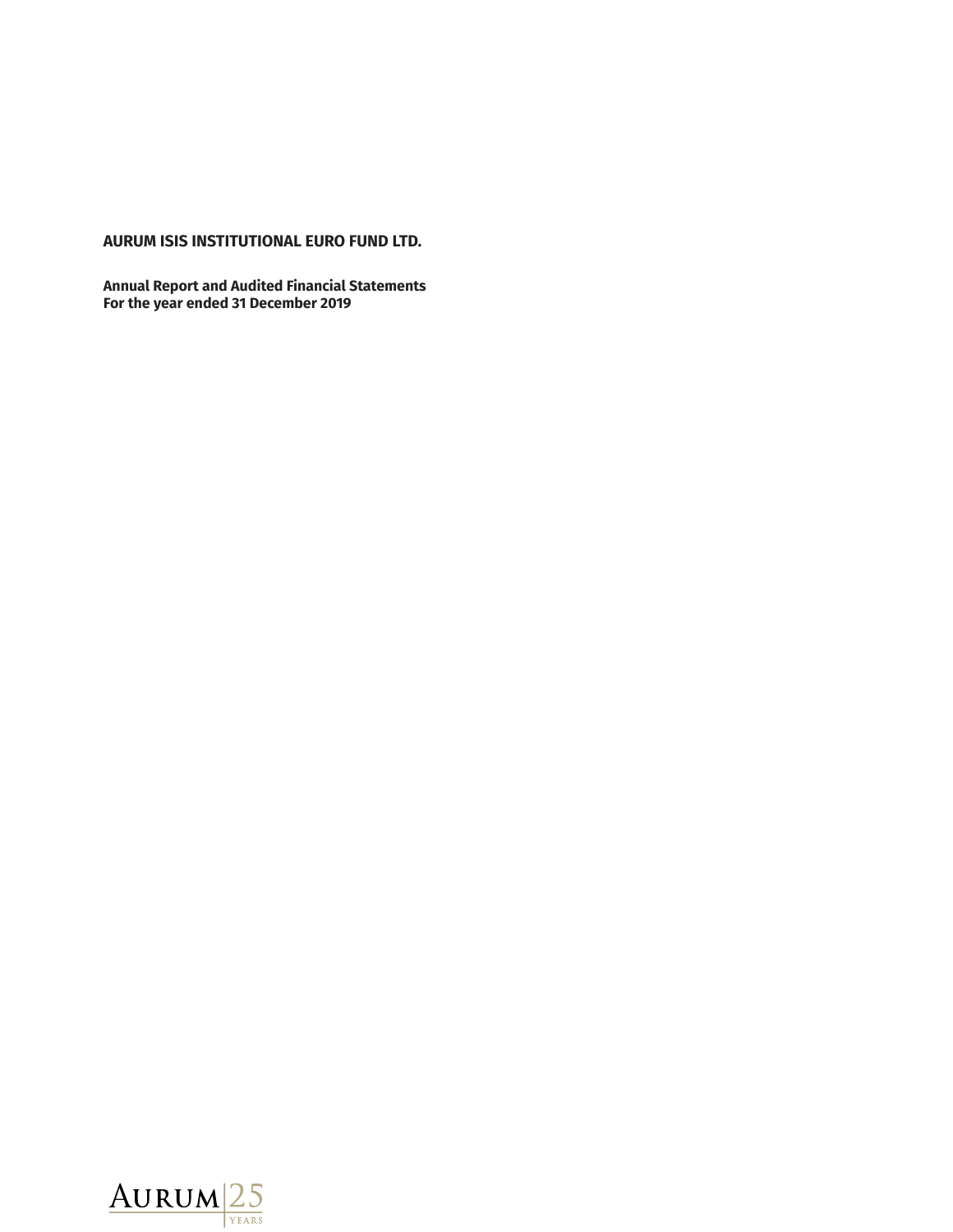# **Annual Report and Audited Financial Statements Contents**

|                                                                       | Page      |
|-----------------------------------------------------------------------|-----------|
| Directors and Service Providers                                       | 1         |
| Directors' Report                                                     | $2 - 3$   |
| Portfolio Statement as at 31 December 2019                            | 4         |
| Independent Auditor's Report                                          | $5 - 7$   |
| Statement of Comprehensive Income for the year ended 31 December 2019 | 8         |
| Statement of Financial Position as at 31 December 2019                | 9         |
| Statement of Cash Flows for the year ended 31 December 2019           | 10        |
| Notes to the Financial Statements                                     | $11 - 20$ |

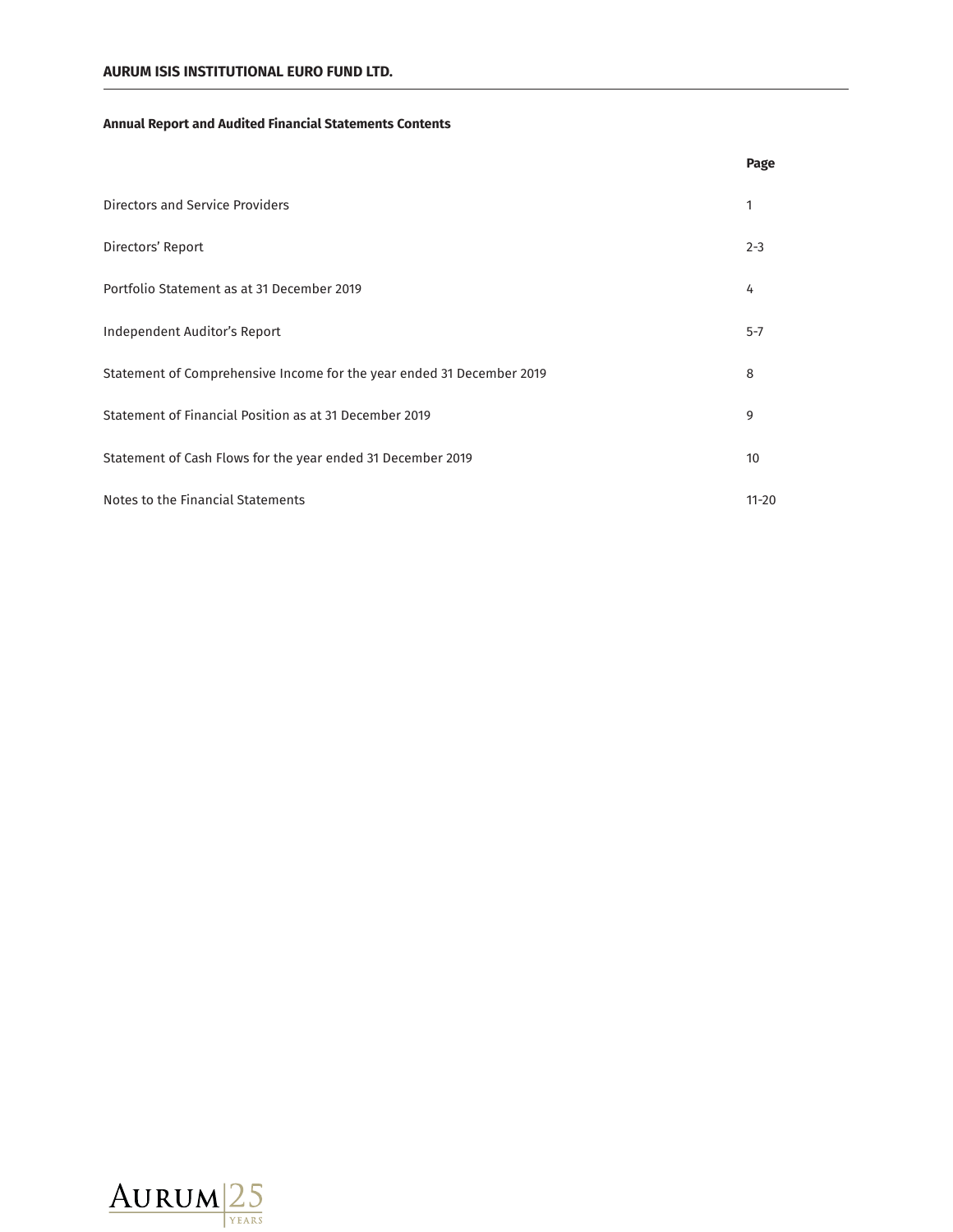## **Directors and Service Providers**

*Company and Registered* Aurum Isis Institutional Euro Fund Ltd.<br>
Aurum House Contingham<br>
Dudley R Cottingham 35 Richmond Road<br>Hamilton HM 08 Hamilton Hopkin State Adam Hopkin Gundle Hamilton HM 08 Bermuda **Anabel Mackiet** 

Aurum Fund Management Ltd. The Controller of Global Fund Services Ltd. Aurum House **Century House** 35 Richmond Road 16 Par-la-Ville Road Hamilton HM 08 Hamilton HM 08 Bermuda **Bermuda** Bermuda

*Depositary egositary <i>egositary <i>secretary* Northern Trust Fiduciary Services (Ireland) Limited Continental Management Limited George's Court **Century House** Century House 54-62 Townsend Street 16 Par-la-Ville Road Dublin 2 Par-la-Ville Road Dublin 2 Ireland **Bermuda** 

*Administrator, Sub-Registrar and Transfer Agent* Northern Trust International Fund Administration Services Continental Sponsors Ltd. (Ireland) Limited Century House George's Court **16 Par-la-Ville Road** 54-62 Townsend Street **Hamilton HM 08** Dublin 2 Bermuda Ireland

*Auditor Bermuda Legal Advisers* KPMG Conyers Dill & Pearman Limited Chartered Accountants **Chartered Accountants** Clarendon House Statutory Audit Firm 2 Church Street 1 Harbourmaster Place **Hamilton HM 11** International Financial Services Centre **Bermuda** Dublin 1 Ireland

Directors Tina Gibbons<br>Adam Hopkin Bronwyn Wright† Fiona Mulhall† Michael J Harvey

†Independent Directors

*Promoter & Investment Adviser Bermuda Administrator & Registrar*

Hamilton HM 08

*ƟȜŸƟɧ-LJȲɧ-%ƟɧȜʙƌŔ-êʄȲƂȄ-D˂ƂǝŔȢNJƟ*

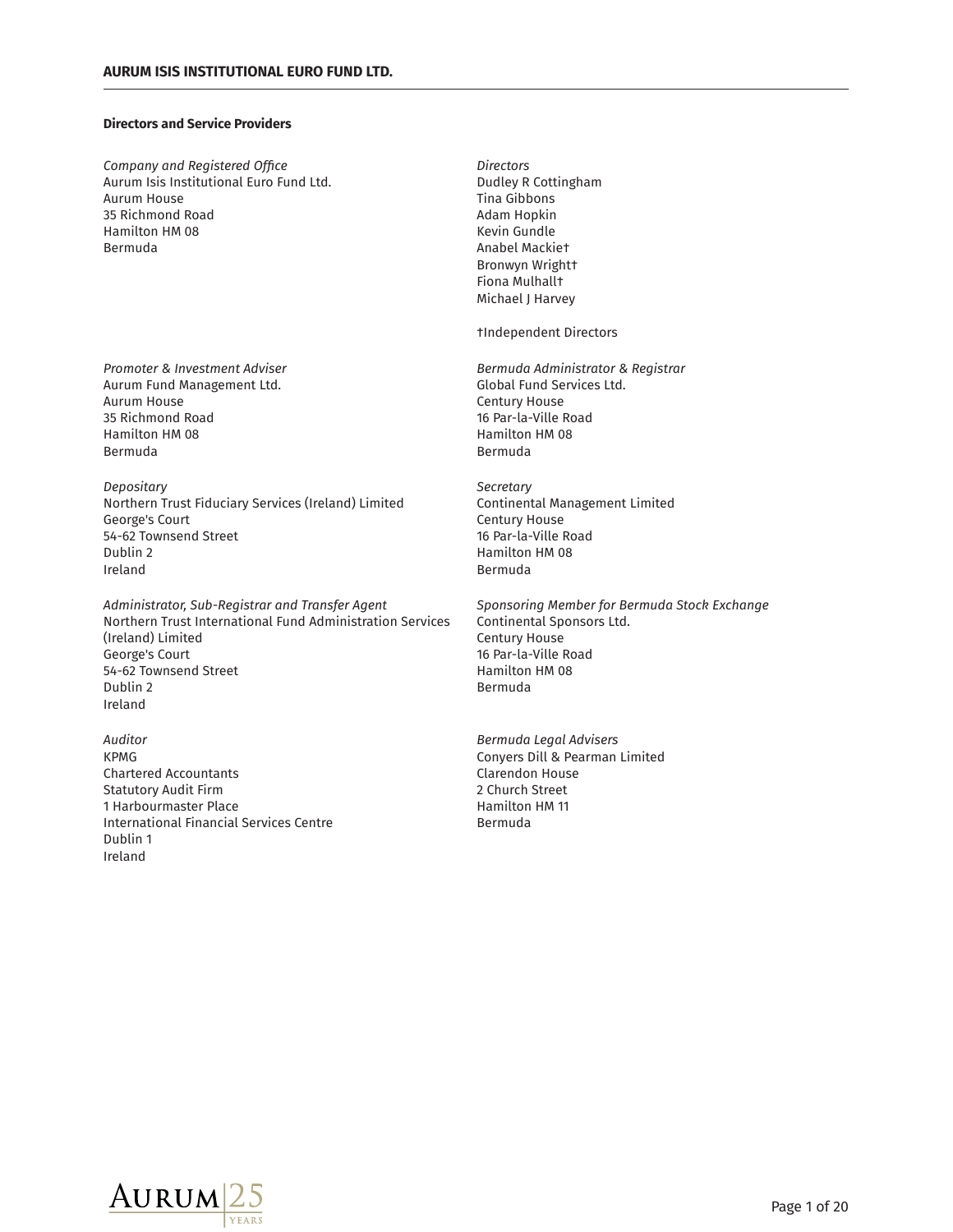## **Directors' Report**

The Directors have the pleasure to present the annual report and audited financial statements of Aurum Isis Institutional Euro Fund Ltd. (the "Company" or the "Institutional Euro Fund") for the year ended 31 December 2019 as set out herein in respect of matters required by the Bermuda Stock Exchange listing regulations.

#### Principal Material Changes

There have been no material changes in the objectives, strategies or key service providers of the Company during the year ended 31 December 2019.

#### Principal Activities

At 31 December 2019 the Net Asset Value ("NAV") per Participating Share was as follows:

|                                             | <b>NAV per Participating Share</b> |            |  |
|---------------------------------------------|------------------------------------|------------|--|
| I Share Class                               | 31/12/2019                         | 31/12/2018 |  |
| l Institutional Euro Share Class Restricted | €1.337.61                          | €1,270.85  |  |

Shares of the Institutional Euro Fund are denominated in euro. The Institutional Euro Fund is one of eight Feeder Funds (the "Feeder Funds") comprising the Institutional Euro Fund, Aurum Isis Euro Fund Ltd. (the "Euro Fund"), Aurum Isis Swiss Franc Fund Ltd. (the "Swiss Franc Fund"), Aurum Isis Dollar Fund Ltd. (the "Dollar Fund"), Aurum Isis Institutional Dollar Fund Ltd. (the "Institutional Dollar Fund"), Aurum Isis Sterling Fund Ltd. (the "Sterling Fund"), Aurum Isis Institutional Sterling Fund Ltd. (the "Institutional Sterling Fund") and Aurum Isis Australian Dollar Fund Ltd. (the "Australian Dollar Fund") that invest in Aurum Isis Fund Ltd. (the "Master Fund"). The Feeder Funds have euro, Swiss franc, US dollar, sterling and Australian dollar denominated shares respectively. The Institutional Euro Fund is listed on the Bermuda Stock Exchange.

The Feeder Funds must invest solely into Participating Shares of the Master Fund, except in the case of the Swiss Franc, Sterling, Institutional Sterling, Euro, Institutional Euro and Australian Dollar Funds in respect of currency hedging. The Participating Shares of the Master Fund are valued in US dollars. The Swiss Franc, Sterling, Institutional Sterling, Euro, Institutional Euro and Australian Dollar Funds whilst investing into US dollar denominated Participating Shares of the Master Fund will, by appropriate currency hedging, seek to protect the value of their shares in their respective currencies. The Master Fund pays the fees of the Administrators, Depositary, audit, formation and minor out of pocket expenses and Directors' fees of all Funds. Each Feeder Fund will otherwise bear its own costs and liabilities.

The Company's performance is allied with the performance of the Master Fund. The Performance Review, the Market Review and Outlook for the Master Fund for the year ended 31 December 2019, is contained within the annual report of the Master Fund, which is appended to the Company's financial statements.

## Dividends

No dividends have been declared in the year ended 31 December 2019 (2018: €Nil) and the Directors do not recommend the payment of any dividends for the year ended 31 December 2019 (2018: €Nil).

#### Remuneration

The Directors are considered to be the only identified staff for the purposes of the European Union (Alternative Investment Fund Managers) Regulations 2013. The Directors are entitled to remuneration for their services from the Master Fund, please refer to the accompanying Master Fund financial statements for details of remuneration paid to the Directors.

#### Connected Parties

Transactions carried out with the Company by the Administrator, Bermuda Administrator, Investment Adviser, Depositary, Directors and other connected parties ("connected parties") must be carried out as if negotiated at arm's length. Transactions must be in the best interests of the Shareholders.

The Directors are satisfied all transactions with connected parties entered into during the year were conducted at arm's length prices.

Details of related parties and related party transactions are disclosed in note 7 of the notes to the financial statements.

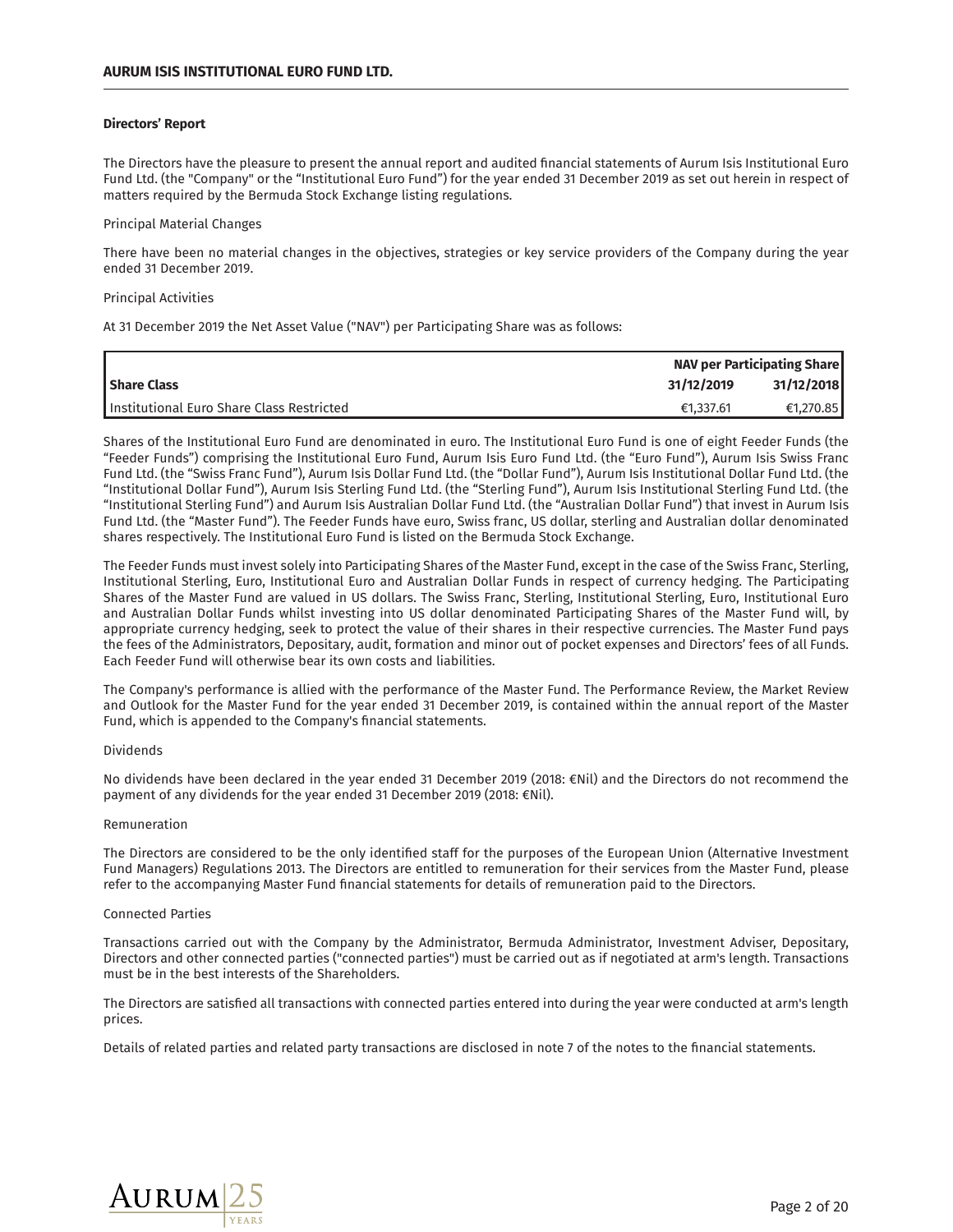## **Directors' Report (Continued)**

Environmental, Social and Governance ("ESG")

The Directors, as part of the wider Aurum group, believe that environmental and social issues are important to any person or entity. There is a misconception that human beings, businesses and economic systems are separate from such issues and, therefore, incorporating these aspects is vital to good governance. Details of the philosophy and the approach taken to ESG by the Directors, as part of the wider Aurum group, can be found at https://www.aurum.com/ environmental-and-social/.

Covid-19

The World Health Organisation "WHO" has recently declared Covid-19 a pandemic. As this ongoing outbreak evolves over the coming weeks and months, we will continue to monitor the situation closely and will post any relevant updates on https:// www.aurum.com/. Please be assured that Aurum's business continuity plans are robust and well tested.

Thanks

We thank the Shareholders for their support and look forward to further opportunities for continued growth.

For and on behalf of Aurum Isis Institutional Euro Fund Ltd.

Director 18 March 2020

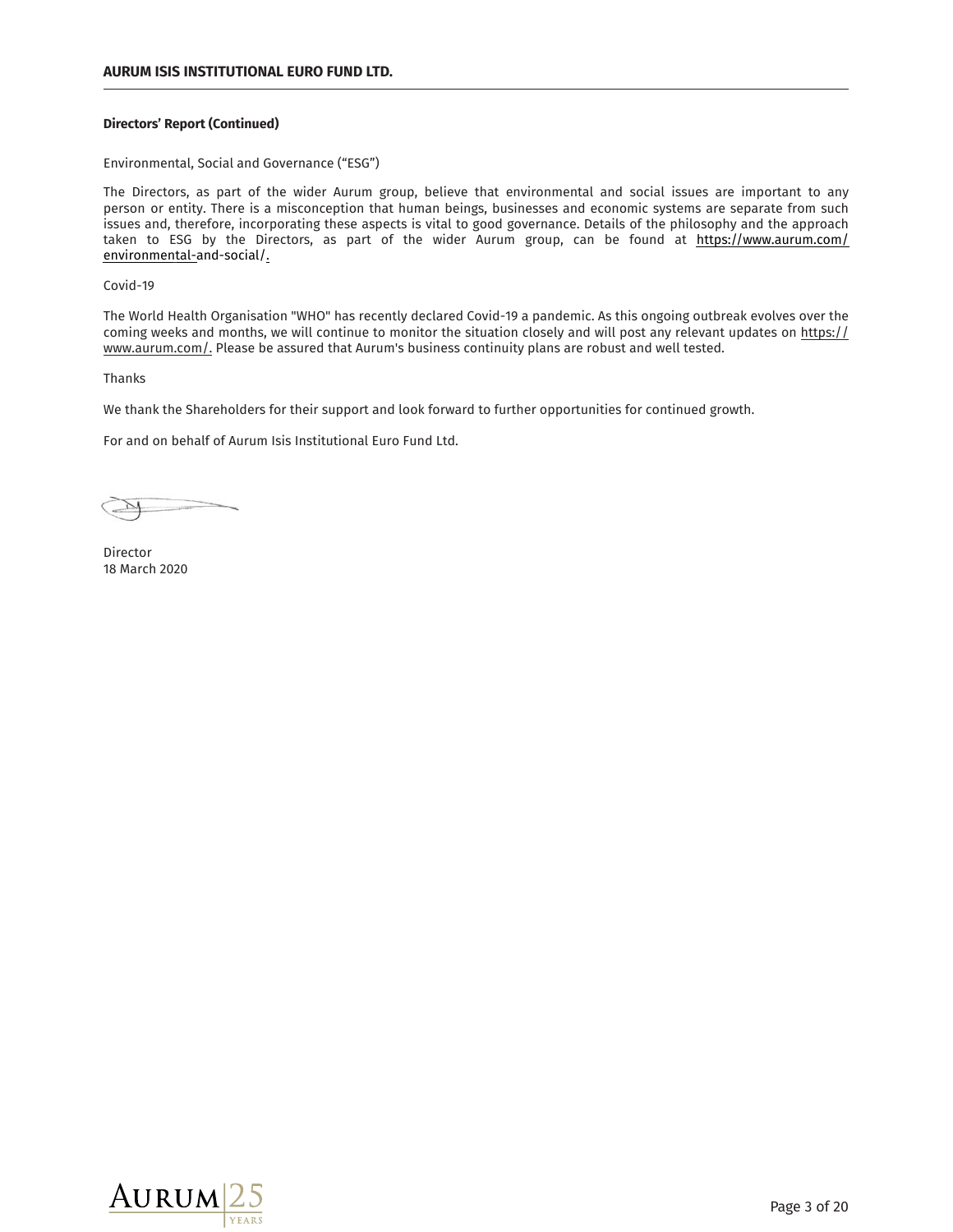# **Portfolio Statement**

as at 31 December 2019

|                      |                      | <b>31 December 2019</b> |                     |          |                      | <b>31 December 2018</b> |                     |         |
|----------------------|----------------------|-------------------------|---------------------|----------|----------------------|-------------------------|---------------------|---------|
|                      | Nominal              | Cost                    | Fair Value % of NAV |          | Nominal              | Cost                    | Fair Value % of NAV |         |
|                      | holding<br>of shares | €                       | €                   | %        | holding<br>of shares | €                       | €                   | %       |
| Aurum Isis Fund Ltd. | 17,226               | 3,826,710               | 5,787,040           | 98.59%   | 22,456               | 4,972,314               | 6,740,840           | 99.20%  |
| Other assets         |                      |                         | 1,241,696           | 21.15%   |                      |                         | 65,520              | 0.96%   |
| Total assets         |                      |                         | 7,028,736           | 119.74%  |                      |                         | 6,806,360           | 100.16% |
| Other liabilities    |                      |                         | (1,158,847)         | (19.74%) |                      |                         | (11,308)            | (0.16%) |
| Total net assets     |                      |                         | 5,869,889           | 100.00%  |                      |                         | 6,795,052           | 100.00% |

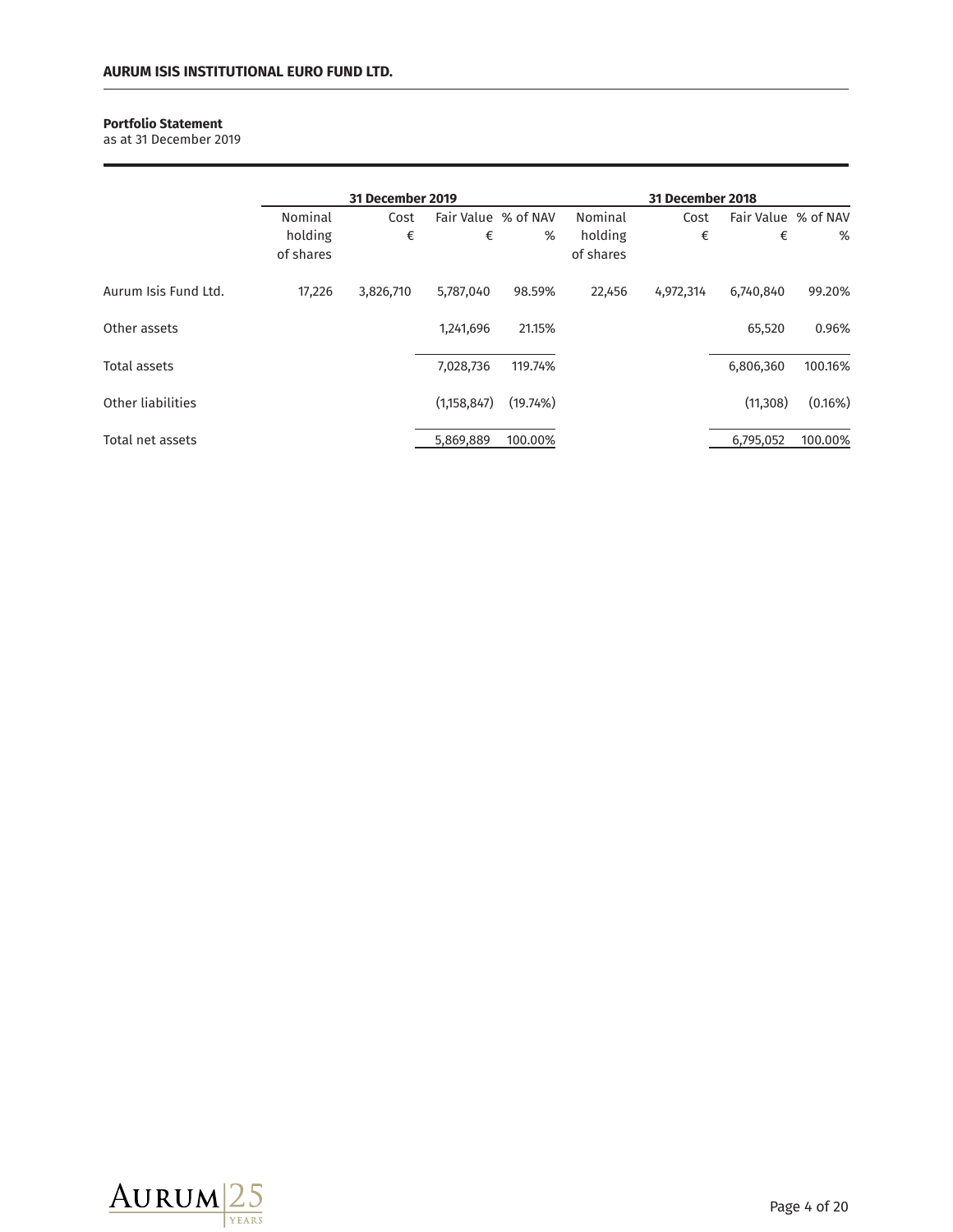## **Independent Auditor's Report to the Shareholders of Aurum Isis Institutional Euro Fund Ltd.**

1. Report on the audit of the financial statements

## *Opinion*

We have audited the financial statements of Aurum Isis Institutional Euro Fund Ltd. (the "Company") for the year ended 31 December 2019, which comprise the Statement of Comprehensive Income for the year ended 31 December 2019, the Statement of Financial Position as at 31 December 2019, the Statement of Cash Flows for the year then ended, and related notes, including the summary of significant accounting policies set out in note 2.

In our opinion, the financial statements present fairly, in all material respects, the financial position of the Company as at 31 December 2019 and its financial performance and cash flows for the year then ended, in accordance with International Financial Reporting Standards ("IFRS").

## *Basis for opinion*

We conducted our audit in accordance with International Standards on Auditing ("ISAs"). Our responsibilities under those standards are further described in the Auditor's Responsibilities for the Audit of the Financial Statements section of our report. We are independent of the Company in accordance with the International Ethics Standards Board for Accountants' Code of Ethics for Professional Accountants ("IESBA Code") together with the ethical requirements that are relevant to our audit of the financial statements in Bermuda, and we have fulfilled our other ethical responsibilities in accordance with these requirements and the IESBA Code. We believe that the audit evidence we have obtained is sufficient and appropriate to provide a basis for our opinion.

#### *Key audit matters*

Key audit matters are those matters that, in our professional judgment, were of most significance in our audit of the financial statements of the current period. These matters were addressed in the context of our audit of the financial statements as a whole, and in forming our opinion thereon, and we do not provide a separate opinion on these matters.

## *Valuation of investments in funds*

Refer to the accounting policy in note 2 and to note 8 'Financial instruments and risk exposure' to the financial statements.

## *õǝƟ-ȄƟ˃-ŔʙƌǨʄ-ȜŔʄʄƟɧ*

# *ġŔȊʙŔʄǨȲȢ-ȲLJ-˩ȢŔȢƂǨŔȊ-ŔɷɷƟʄɷ-*

The Company is a Feeder Fund whose main investment is an investment into Aurum Isis Fund Ltd. (the "Master Fund").

The investment portfolio at 31 December 2019 comprised of the investment into the Master Fund. The valuation of this investment is the key driver of the Company's net asset value and performance for the year. While the nature of the Company's investment does not require a significant level of judgement because the underlying value of the fund is observable, due to its significance in the context of the financial statements as a whole, financial assets was identified as a risk of material misstatement which had the greatest effect on our overall audit strategy and allocation of resources in planning and completing our audit.

How the matter was addressed in our audit

Our audit procedures included, but were not limited to:

- Documented the processes in place to record investment transactions and to value the investments, including assessing the design and implementation of the controls *over valuation of investments;*
- Audited the Master Fund in accordance with ISAs and issued an unqualified audit opinion thereon; and
- Assessed whether the Master Fund's net asset value was an *Appropriate approximation of fair value.*

We noted no material exceptions arising from our audit procedures.

# *°ʄǝƟɧ-ǨȢLJȲɧȜŔʄǨȲȢ*

The Directors are responsible for preparation of other information accompanying the financial statements. The other information comprises the Directors and Service Providers, the Directors' Report and the Portfolio Statement as at 31 December 2019, but does not include the financial statements and related notes, and our Auditor's Report thereon.

Our opinion on the financial statements does not cover the other information and we do not express any form of assurance conclusion on that information.

In connection with our audit of the financial statements, our responsibility is to read the other information and, in doing so, consider whether that information is materially inconsistent with the financial statements or our knowledge obtained in the course of our audit, or otherwise appears to be materially misstated. If, based on the work we have performed, we conclude that there is a material misstatement of this other information, we are required to report that fact. We have nothing to report in this regard.

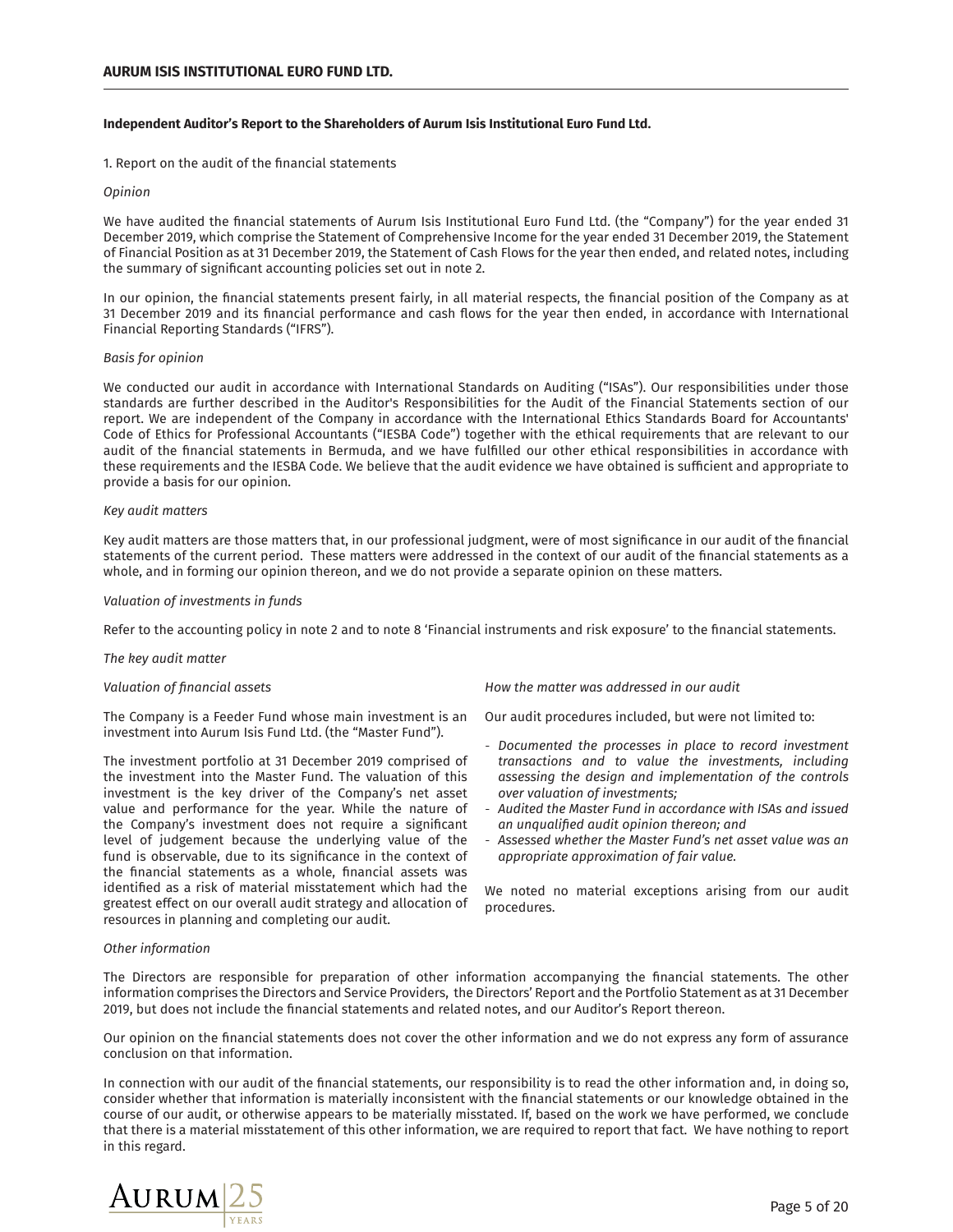# **Independent Auditor's Report to the Shareholders of Aurum Isis Institutional Euro Fund Ltd. (Continued)**

2. Respective responsibilities and restrictions on use

*R*esponsibilities of Management and Those Charged with Governance for the Financial Statements

The Directors are responsible for the preparation and fair presentation of the financial statements in accordance with IFRS, and for such internal control as management determines is necessary to enable the preparation of financial statements that are free from material misstatement, whether due to fraud or error.

In preparing the financial statements, the Directors are responsible for assessing the Company's ability to continue as a going concern, disclosing, as applicable, matters related to going concern and using the going concern basis of accounting unless management either intends to liquidate the Company or to cease operations, or has no realistic alternative but to do so.

Those charged with governance are responsible for overseeing the Company's financial reporting process.

*ʙƌǨʄȲɧࢪɷ-ɧƟɷɝȲȢɷǨŸǨȊǨʄǨƟɷ-LJȲɧ-ʄǝƟ-ŔʙƌǨʄ-ȲLJ-ʄǝƟ-˩ȢŔȢƂǨŔȊ-ɷʄŔʄƟȜƟȢʄɷ*

Our objectives are to obtain reasonable assurance about whether the financial statements as a whole are free from material misstatement, whether due to fraud or error, and to issue an auditor's report that includes our opinion. Reasonable assurance is a high level of assurance, but is not a guarantee that an audit conducted in accordance with ISAs will always detect a material misstatement when it exists. Misstatements can arise from fraud or error and are considered material if, individually or in the aggregate, they could reasonably be expected to influence the economic decisions of users taken on the basis of these financial statements.

Further details relating to our work as auditor is set out in the Scope of Responsibilities Statement contained in the appendix of this report, which is to be read as an integral part of our report.

Our report is made solely to the Company's Shareholders, as a body, in accordance with the terms of our engagement. Our audit work has been undertaken so that we might state to the Shareholders those matters we are required to state to them in an auditor's report and for no other purpose. To the fullest extent permitted by law, we do not accept or assume responsibilities to anyone other than the Company's Shareholders as a body, for our audit work, for this report, or for the opinions we have formed.

The Engagement Partner on the audit resulting in this independent Auditor's Report is Mrs. D. Barrett.

 $H$   $\rho$  m  $6$ 

KPMG Chartered Accountants, Statutory Audit Firm 1 Harbourmaster Place International Financial Services Centre Dublin 1 Ireland

18 March 2020

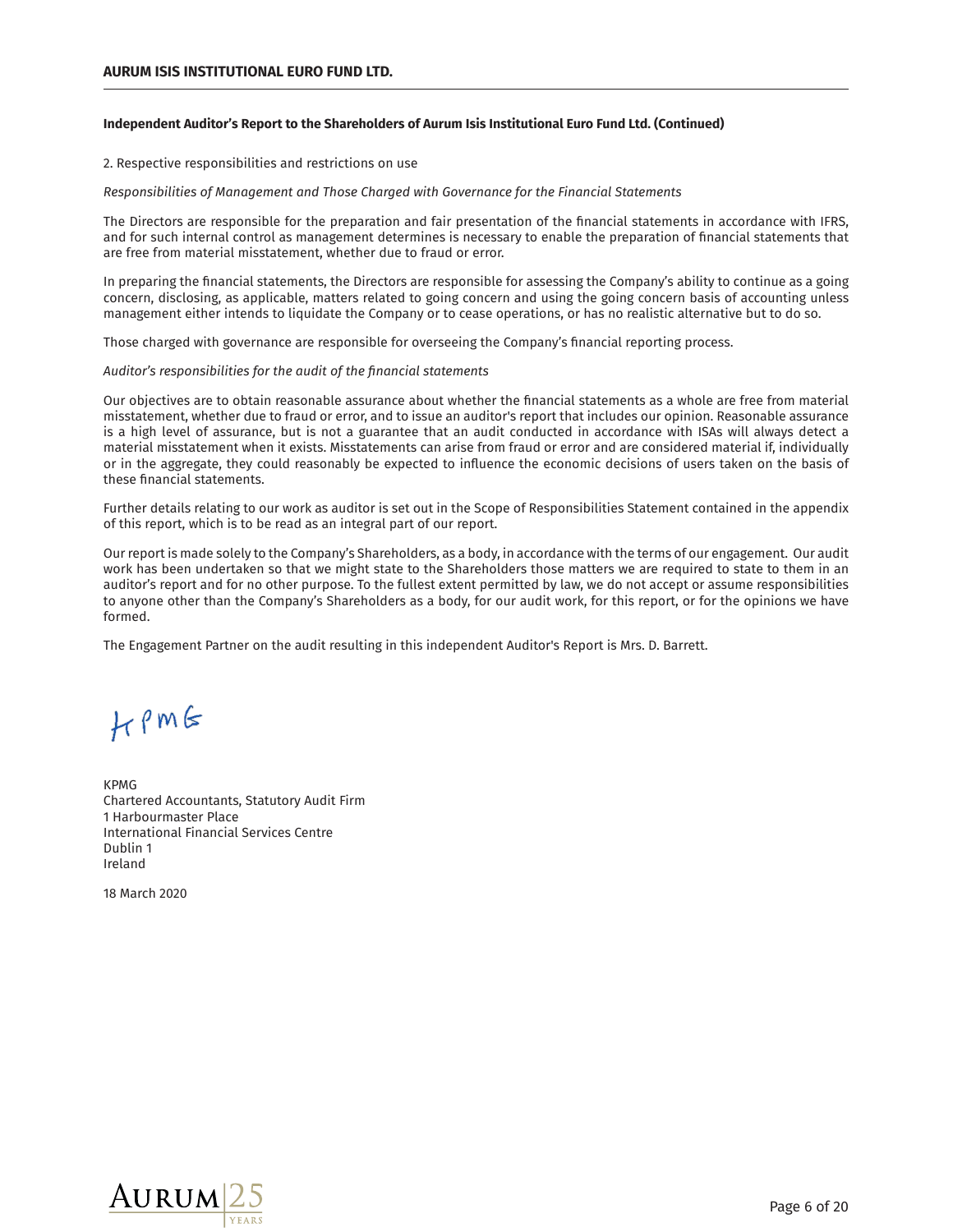# **Independent Auditor's Report to the Shareholders of Aurum Isis Institutional Euro Fund Ltd. (Continued)**

Appendix to the Independent Auditor's Report

*`ʙɧʄǝƟɧ-ǨȢLJȲɧȜŔʄǨȲȢ-ɧƟNJŔɧƌǨȢNJ-ʄǝƟ-ɷƂȲɝƟ-ȲLJ-Ȳʙɧ-ɧƟɷɝȲȢɷǨŸǨȊǨʄǨƟɷ-Ŕɷ-ʙƌǨʄȲɧ-*

As part of an audit in accordance with ISAs, we exercise professional judgment and maintain professional skepticism throughout the audit. We also:

- Identify and assess the risks of material misstatement of the financial statements, whether due to fraud or error, design and perform audit procedures responsive to those risks, and obtain audit evidence that is sufficient and appropriate to provide a basis for our opinion. The risk of not detecting a material misstatement resulting from fraud is higher than for one resulting from error, as fraud may involve collusion, forgery, intentional omissions, misrepresentations, or the override of internal control.
- Obtain an understanding of internal control relevant to the audit in order to design audit procedures that are appropriate in the circumstances, but not for the purpose of expressing an opinion on the effectiveness of the Company's internal control.
- Evaluate the appropriateness of accounting policies used and the reasonableness of accounting estimates and related disclosures made by the Directors.
- Conclude on the appropriateness of the Directors' use of the going concern basis of accounting and, based on the audit evidence obtained, whether a material uncertainty exists related to events or conditions that may cast significant doubt on the Company's ability to continue as a going concern. If we conclude that a material uncertainty exists, we are required to draw attention in our Auditor's Report to the related disclosures in the financial statements or, if such disclosures are inadequate, to modify our opinion. Our conclusions are based on the audit evidence obtained up to the date of our Auditor's Report. However, future events or conditions may cause the Company to cease to continue as a going concern.
- Evaluate the overall presentation, structure and content of the financial statements, including the disclosures, and whether the financial statements represent the underlying transactions and events in a manner that achieves fair presentation.

We communicate with those charged with governance regarding, among other matters, the planned scope and timing of the audit and significant audit findings, including any significant deficiencies in internal control that we identify during our audit.

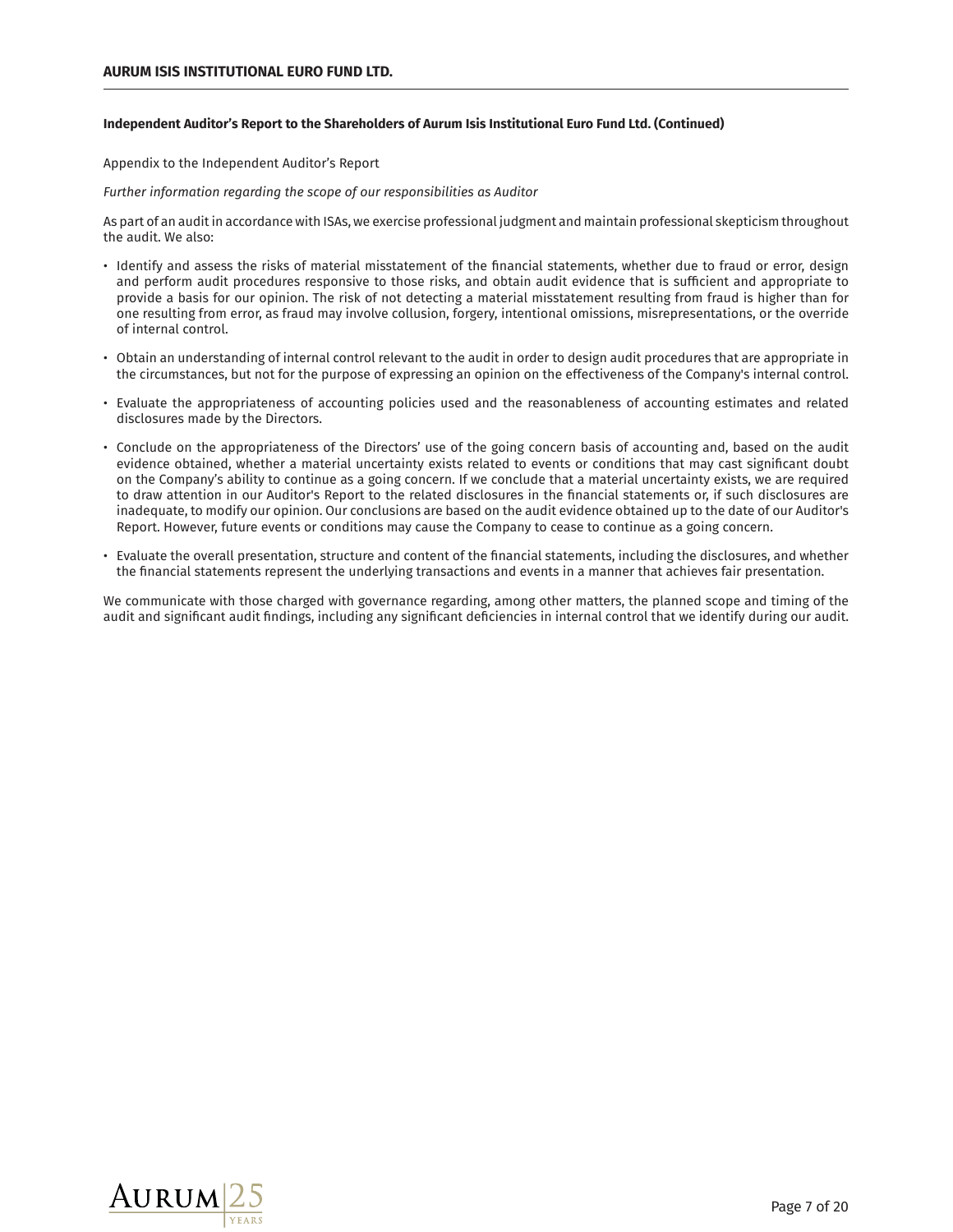# **Statement of Comprehensive Income**

for the year ended 31 December 2019

|                                                                                                   | note  | 2019    | 2018<br>€ |  |
|---------------------------------------------------------------------------------------------------|-------|---------|-----------|--|
| Gains from financial assets at fair value through profit or loss                                  |       |         |           |  |
| Net gain on investments                                                                           | 2, 11 | 420,971 | 102,968   |  |
| <b>Total revenue</b>                                                                              |       | 420,971 | 102,968   |  |
| <b>Operating expenses</b>                                                                         |       |         |           |  |
| <b>Investment Adviser fees</b>                                                                    | 3, 7  | 65,311  | 71,158    |  |
| Incentive fees                                                                                    | 3, 7  | 25,243  | 6,886     |  |
| <b>Total operating expenses</b>                                                                   |       | 90,554  | 78,044    |  |
| <b>Operating profit before finance cost</b>                                                       |       | 330,417 | 24,924    |  |
| Finance costs                                                                                     | 6     | 691     | 365       |  |
| <b>Total finance costs</b>                                                                        |       | 691     | 365       |  |
| Change in net assets attributable to holders of Participating Shares resulting<br>from operations |       | 329,726 | 24,559    |  |

*õǝƟ-ŔƂƂȲȜɝŔȢ˃ǨȢNJ-ȢȲʄƟɷ-LJȲɧȜ-ɝŔɧʄ-ȲLJ-ʄǝƟɷƟ-˩ȢŔȢƂǨŔȊ-ɷʄŔʄƟȜƟȢʄɷࡲ*

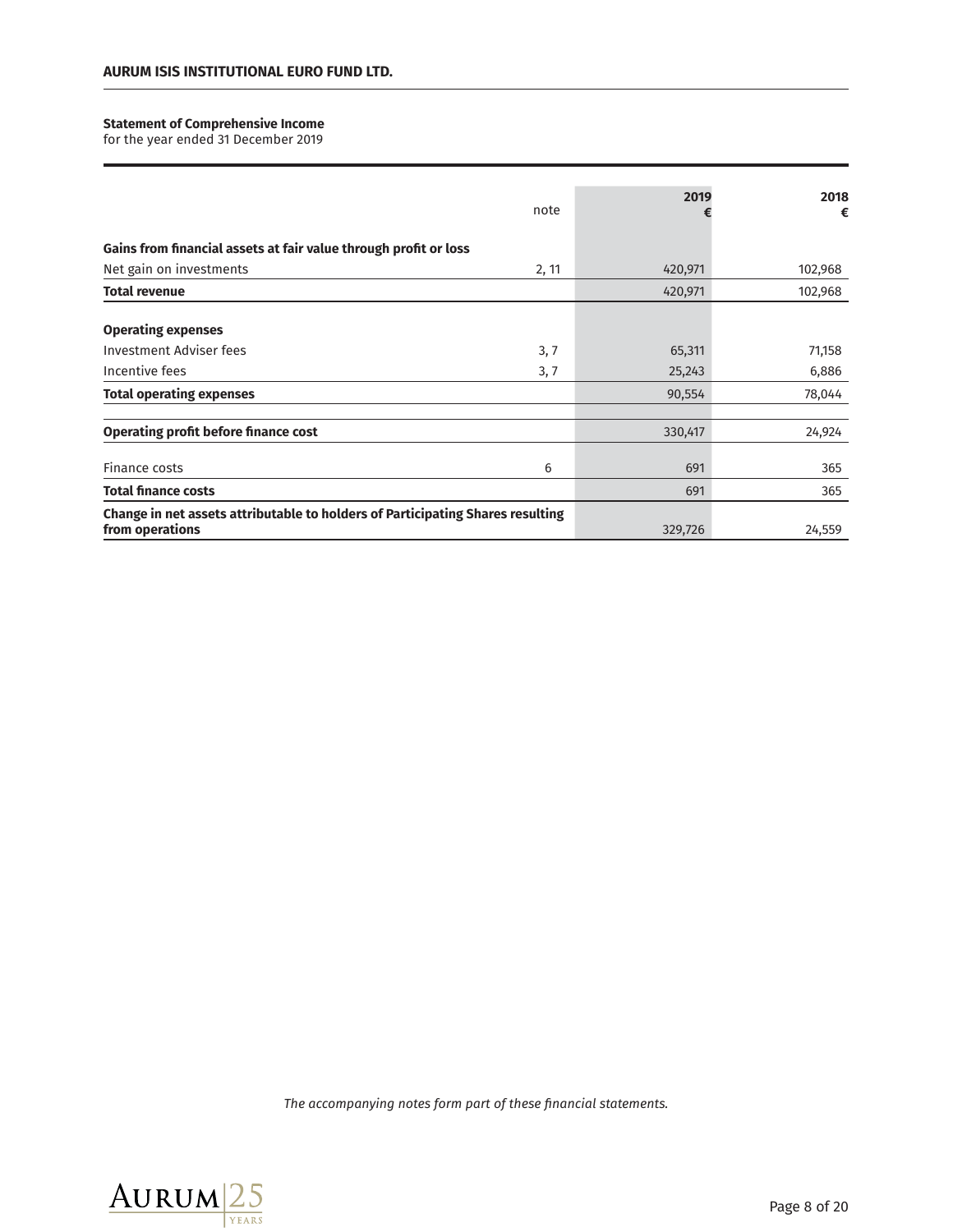# **Statement of Financial Position**

as at 31 December 2019

|                                                                               | note  | 2019           | 2018<br>€ |
|-------------------------------------------------------------------------------|-------|----------------|-----------|
|                                                                               |       |                |           |
| <b>Assets</b>                                                                 |       |                |           |
| Financial assets at fair value through profit or loss                         |       |                |           |
| Investments at fair value                                                     | 2, 10 | 5,787,040      | 6,740,840 |
| Unrealised appreciation on forward foreign exchange contracts                 | 9,10  | 94,050         | 65,520    |
| Financial assets at amortised cost                                            |       |                |           |
| Cash and cash equivalents                                                     | 2     | 1,147,646      |           |
| <b>Total assets</b>                                                           |       | 7,028,736      | 6,806,360 |
|                                                                               |       |                |           |
| <b>Liabilities</b>                                                            |       |                |           |
| Financial liabilities at fair value through profit or loss                    |       |                |           |
| Unrealised depreciation on forward foreign exchange contracts                 | 9,10  | 5,317          | 16        |
| Financial liabilities at amortised cost                                       |       |                |           |
| Bank overdraft                                                                | 2, 6  | 1,146,309      | 5,620     |
| Investment Adviser fees payable                                               | 3, 7  | 4,898          | 5,668     |
| Incentive fee payable                                                         | 3, 7  | 2,192          |           |
| Other payables                                                                |       | 131            | 4         |
| Total liabilities (excluding amounts attributable to holders of Participating |       |                |           |
| Shares)                                                                       |       | 1,158,847      | 11,308    |
| Net assets attributable to holders of Participating and Sponsor Shares        | 5     | 5,869,889      | 6,795,052 |
|                                                                               |       |                |           |
| Net assets attributable to holders of Participating Shares                    | 5     | 5,869,887      | 6,795,050 |
| <b>Equity</b>                                                                 |       |                |           |
| Net assets attributable to holders of Sponsor Shares                          | 5     | $\overline{2}$ | 2         |
| <b>Total Equity</b>                                                           |       | $\overline{2}$ | 2         |

These financial statements were approved by the Directors on 18 March 2020 and signed on their behalf by:

Director Director 18 March 2020 18 March 2020

Annophi

*õǝƟ-ŔƂƂȲȜɝŔȢ˃ǨȢNJ-ȢȲʄƟɷ-LJȲɧȜ-ɝŔɧʄ-ȲLJ-ʄǝƟɷƟ-˩ȢŔȢƂǨŔȊ-ɷʄŔʄƟȜƟȢʄɷࡲ*

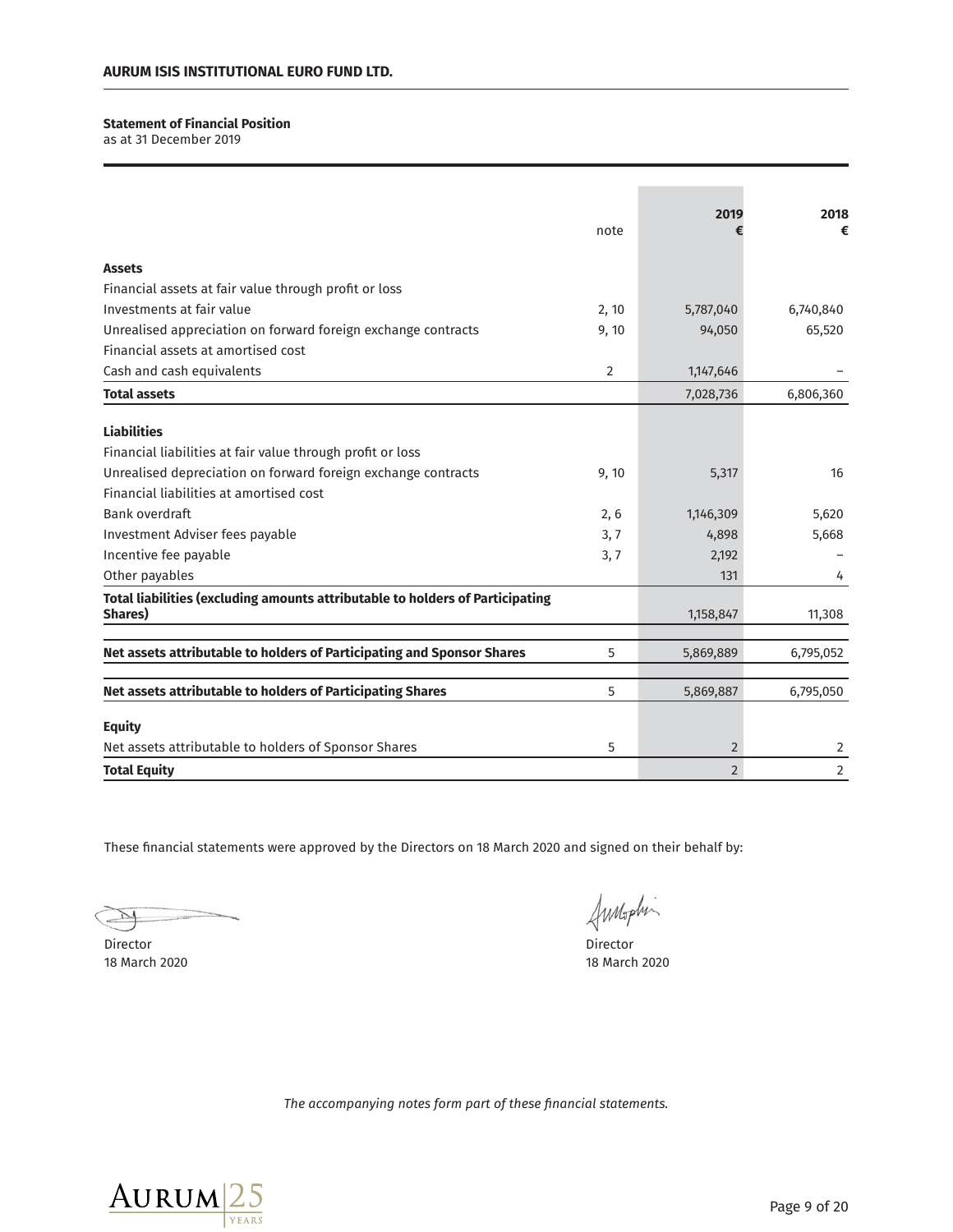# **Statement of Cash Flows**

for the year ended 31 December 2019

|                                                                                                   | 2019          | 2018<br>€   |
|---------------------------------------------------------------------------------------------------|---------------|-------------|
| <b>Cash flows from operating activities</b>                                                       |               |             |
| Change in net assets attributable to holders of Participating Shares<br>resulting from operations | 329,726       | 24,559      |
| Adjustment for                                                                                    |               |             |
| Change in financial assets at fair value through profit or loss                                   | 930,571       | 951,956     |
| Finance costs                                                                                     | 691           | 365         |
| Changes in operating assets and liabilities                                                       |               |             |
| Increase/(decrease) in payables                                                                   | 1,422         | (789)       |
| Net cash inflow from operating activities                                                         | 1,262,410     | 976,091     |
|                                                                                                   |               |             |
| <b>Cash flows from financing activities</b>                                                       |               |             |
| Finance costs                                                                                     | (564)         | (386)       |
| Subscriptions for shares                                                                          |               | 40,000      |
| Redemption of shares                                                                              | (1, 254, 889) | (1,010,136) |
| Net cash outflow from financing activities                                                        | (1, 255, 453) | (970, 522)  |
|                                                                                                   |               |             |
| Net increase in cash and cash equivalents                                                         | 6,957         | 5,569       |
|                                                                                                   |               |             |
| Cash and cash equivalents at the beginning of the year                                            | (5,620)       | (11, 189)   |
| Cash and cash equivalents at the end of the year                                                  | 1,337         | (5,620)     |

*õǝƟ-ŔƂƂȲȜɝŔȢ˃ǨȢNJ-ȢȲʄƟɷ-LJȲɧȜ-ɝŔɧʄ-ȲLJ-ʄǝƟɷƟ-˩ȢŔȢƂǨŔȊ-ɷʄŔʄƟȜƟȢʄɷࡲ*

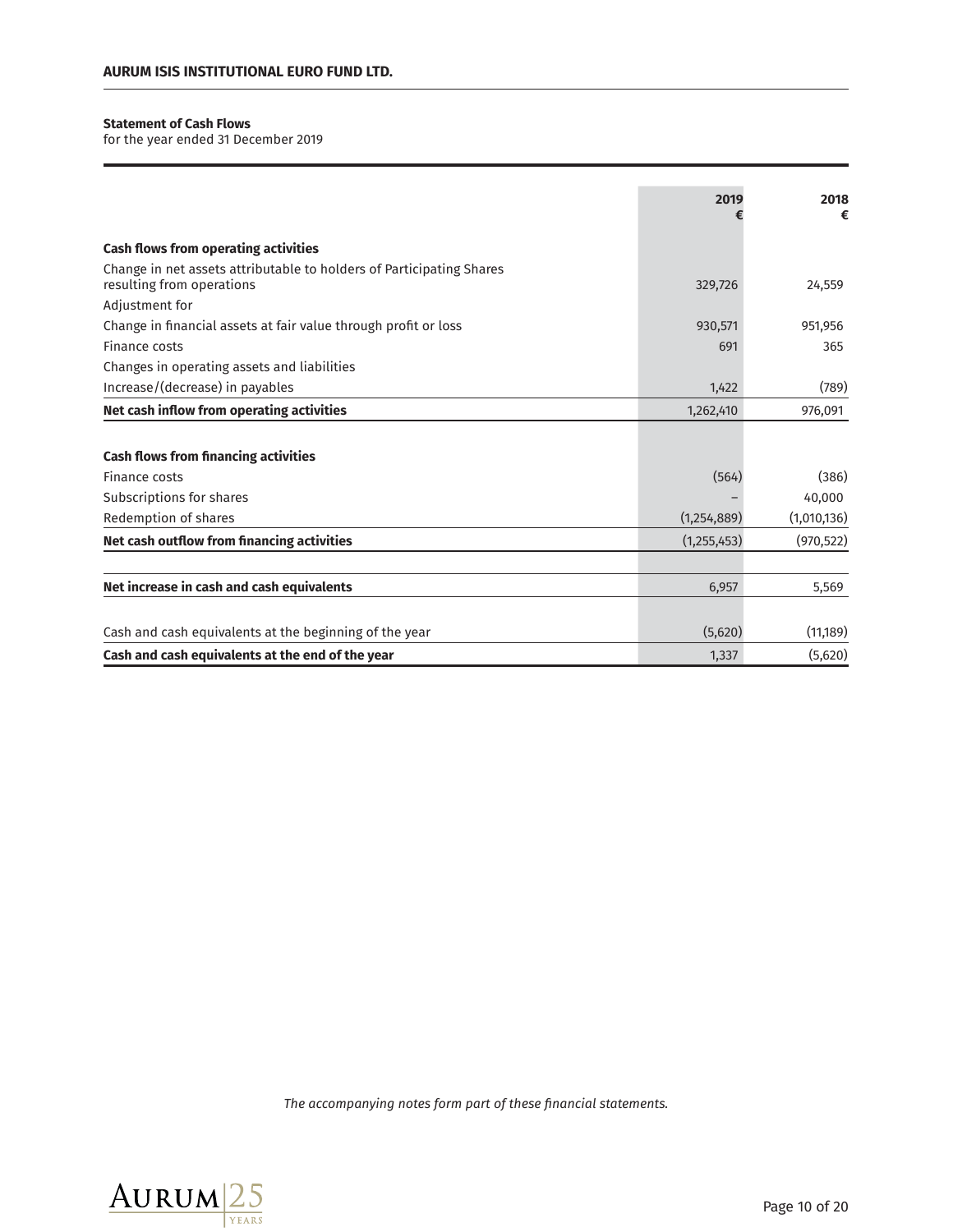#### 1. General

Aurum Isis Institutional Euro Fund Ltd. (the "Institutional Euro Fund" or the "Company") was incorporated in Bermuda on 26 August 2010 under the Bermuda Companies Act 1981 as amended and acts as an investment company.

The Company's investment objective is to achieve long term capital growth by investing in the Participating Shares of Aurum Isis Fund Ltd. (the "Master Fund"). The annual report and audited financial statements of the Master Fund for the year ended 31 December 2019 form an integral part of these financial statements and should therefore be read in conjunction with these ˪nancial statements.

The audited financial statements were approved by the Board of Directors on 18 March 2020.

#### 2. Significant Accounting Policies

The significant accounting policies which have been applied are set out below.

#### Statement of Compliance

The financial statements have been prepared in accordance with International Financial Reporting Standards ("IFRS") as issued by the International Accounting Standards Board ("IASB").

#### Basis of Preparation

The financial statements have been prepared on a historical cost basis except for financial instruments classified at fair value through profit or loss that have been measured at fair value.

The financial statements have been prepared on a going concern basis. The Directors consider that the Company is a going concern as its sole purpose is to invest into the Master Fund and that the cost associated with maintaining the Company is not significant.

The functional currency of the Company is euro as the Directors have determined that this reflects the Company's primary economic environment. The presentation currency of the financial statements is also euro. All amounts have been rounded to the nearest euro.

New Standards and Interpretations Applicable to Future Reporting Periods

A number of standards and amendments to standards are effective for annual periods beginning after 1 January 2019 and earlier application is permitted. The Company has not early adopted them in preparing these financial statements, however, it is expected that they will have minimal effect on its financial statements.

The Directors have considered all the upcoming IASB standards and do not consider any to be of material relevance to the financial statement of the Company.

Financial Assets and Financial Liabilities

#### *áƟƂȲNJȢǨʄǨȲȢ-ŔȢƌ-ǨȢǨʄǨŔȊ-ȜƟŔɷʙɧƟȜƟȢʄ*

Purchases and sales of investments are recognised on the trade date, the date on which the Company commits to purchase or sell the investment. Receivables are initially recognised when they are originated. All other financial assets and financial liabilities are initially recognised when the Company becomes a party to the contractual provisions of the instrument.

A financial asset or financial liability is initially measured at fair value plus, for an item not at fair value through profit or loss ("FVTPL"), transaction costs that are directly attributable to its acquisition or issue.

*,ȊŔɷɷǨ˩ƂŔʄǨȲȢ-ŔȢƌ-ɷʙŸɷƟɣʙƟȢʄ-ȜƟŔɷʙɧƟȜƟȢʄ-ȲLJ-˩ȢŔȢƂǨŔȊ-ŔɷɷƟʄɷ-ŔȢƌ-˩ȢŔȢƂǨŔȊ-ȊǨŔŸǨȊǨʄǨƟɷ*

#### *`ǨȢŔȢƂǨŔȊ-ɷɷƟʄɷ*

On initial recognition, a financial asset is classified as measured at: amortised cost, at fair value through other comprehensive income ("FVTOCI") or at FVTPL.

The Company classifies its investments based on the contractual cash flow characteristics of the financial assets and the Company's business model.

A financial asset is measured at amortised cost if it meets both of the following conditions and is not designated as at FVTPL:

- The asset is held within a business model whose objective is to hold assets to collect contractual cashflows; and
- The contractual cash terms of the financial asset give rise on specified dates to cash flows that are solely payments of principal and interest on the principal amount outstanding.

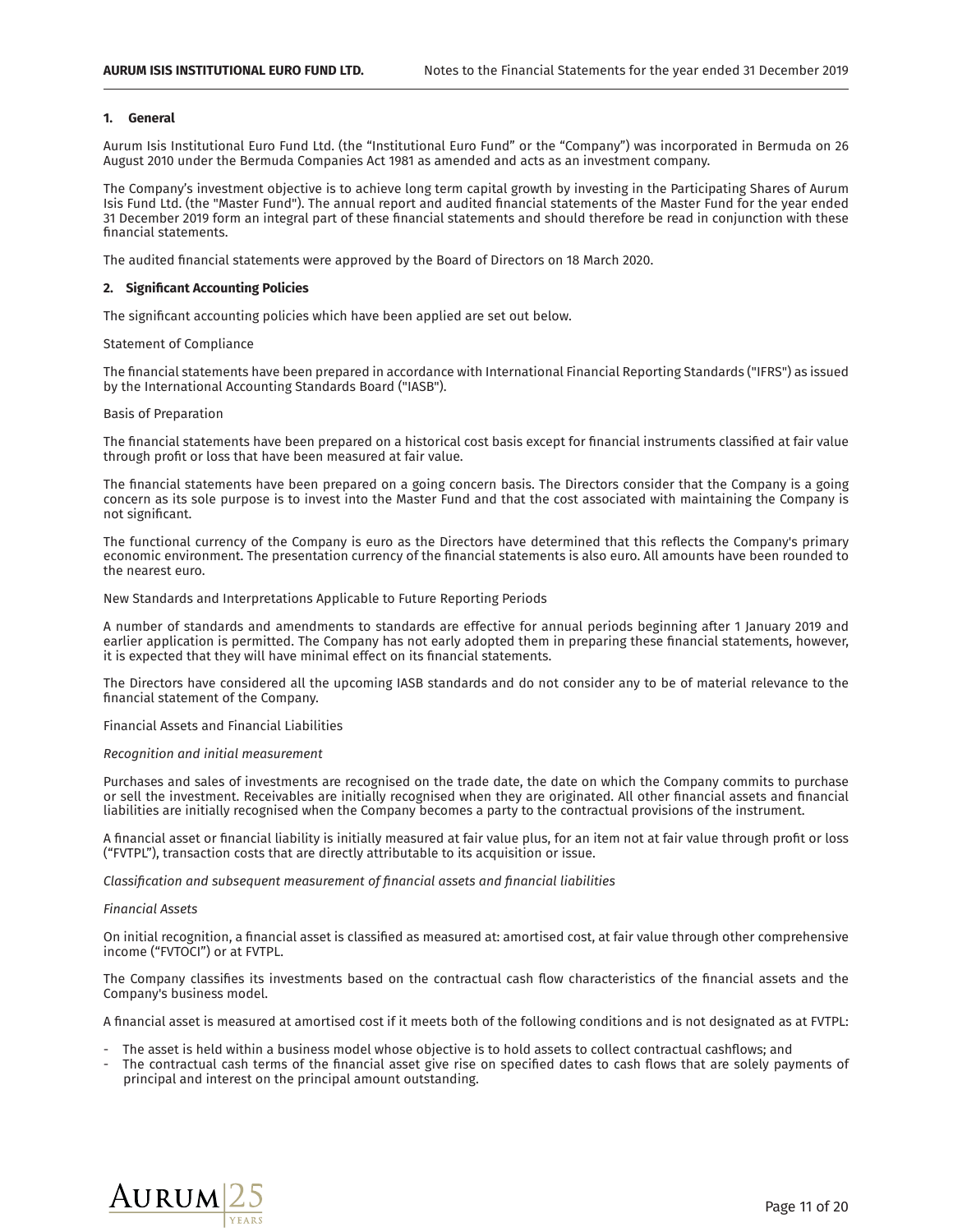## 2. Significant Accounting Policies (Continued)

Financial Assets and Financial Liabilities (continued)

*,ȊŔɷɷǨ˩ƂŔʄǨȲȢ-ŔȢƌ-ɷʙŸɷƟɣʙƟȢʄ-ȜƟŔɷʙɧƟȜƟȢʄ-ȲLJ-˩ȢŔȢƂǨŔȊ-ŔɷɷƟʄɷ-ŔȢƌ-˩ȢŔȢƂǨŔȊ-ȊǨŔŸǨȊǨʄǨƟɷ-ࢇƂȲȢʄǨȢʙƟƌ࢈*

## *`ǨȢŔȢƂǨŔȊ-ɷɷƟʄɷ-ࢇƂȲȢʄǨȢʙƟƌ࢈*

A financial asset is measured at FVTOCI only if it meets both of the following conditions and is not designated as at FVTPL:

- The asset is held within a business model whose objective is achieved by both collecting contractual cashflows and selling ˪nancial assets: and
- The contractual terms of the financial asset give rise on specified dates to cash flows that are solely payments of principal and interest on the principal amount outstanding.

All other financial assets are classified as measured at FVTPL, this includes all derivative financial assets.

On initial recognition, the Company may irrevocably designate a financial asset that otherwise meets the requirements to be measured at amortised cost or at FVTOCI as at FVTPL if doing so eliminates or significantly reduces an accounting mismatch that would otherwise arise.

The Company's investment objective is to invest in the Master Fund, whose investment objective is achieved through capital appreciation arising from an actively managed portfolio of Investee Funds involving Investee Funds being purchased and sold based on an evaluation of their performance on a fair value basis. Each Investee Funds' objective is to provide a capital return rather than cash flow generation. This results in the Company's and the Master Fund's business model bifurcating between Investee Funds held and Other Financial Assets:

- Investee Funds held are classified as 'Investments at fair value' on the Statement of Financial Position because their performance is evaluated on a fair value basis.
- Other Financial Assets are included within 'Financial assets at amortised cost' on the Statement of Financial Position because the Company has classified them as 'Held to collect' in accordance with IFRS 9. Other Financial Assets include Investee Funds sold where the Company awaits receipt of cash proceeds from sale, cash paid to Investee Funds where the Company awaits receipt of units and other operating receivables and prepaid expenses.

## *`ǨȢŔȢƂǨŔȊ-ɷɷƟʄɷ-Ŕʄ-`ġõÚ*

The Company holds the Master Fund at fair value of US\$5,787,040 at 31 December 2019 (2018: US\$6,740,840). These securities are mandatorily classified as FVTPL, as the contractual cash flows are not solely principal and interest and therefore, are measured at FVTPL.

As such, the Company classifies all of its investment portfolio as financial assets at FVTPL.

#### *`ǨȢŔȢƂǨŔȊ-ɷɷƟʄɷ-Ŕʄ-ȜȲɧʄǨɷƟƌ-,Ȳɷʄࢴ*

These include cash and cash equivalents which are held for collection. These are recognised initially at fair value and subsequently measured at amortised cost using the effective interest rate method, less provision for impairment. At each reporting date, the Company shall measure the loss allowance on amounts due from brokers at an amount equal to the lifetime expected credit losses if the credit risk has increased significantly since initial recognition. If, at the reporting date, the credit risk has not increased significantly since initial recognition, the Company shall measure the loss allowance at an amount equal to 12-month expected credit losses, or shorter if the receivable is expected to settle in less than 12 months.

Significant increase in credit risk is defined by the Board of Directors as any contractual payment which is more than 30 days past due.

The Company considers a financial asset to be in default when the financial asset is more than 90 days past due.

## *`ǨȢŔȢƂǨŔȊ-ǨŔŸǨȊǨʄǨƟɷࢴࢴ*

The Company classifies its financial liabilities other than derivatives, as measured at amortised cost. Derivatives, if any, not designated in a qualifying hedge relationship are mandatorily classified at FVTPL.

#### *Offsetting*

Financial assets and liabilities are offset and the net amount presented in the Statement of Financial Position when, and only when, the Company has a legal right to set off the recognised amounts and it intends to either settle on a net basis or to realise the asset and settle the liability simultaneously.

For the year ended 31 December 2019, and 31 December 2018, there were no financial assets or liabilities subject to enforceable master netting arrangements or similar agreements which would require disclosure.

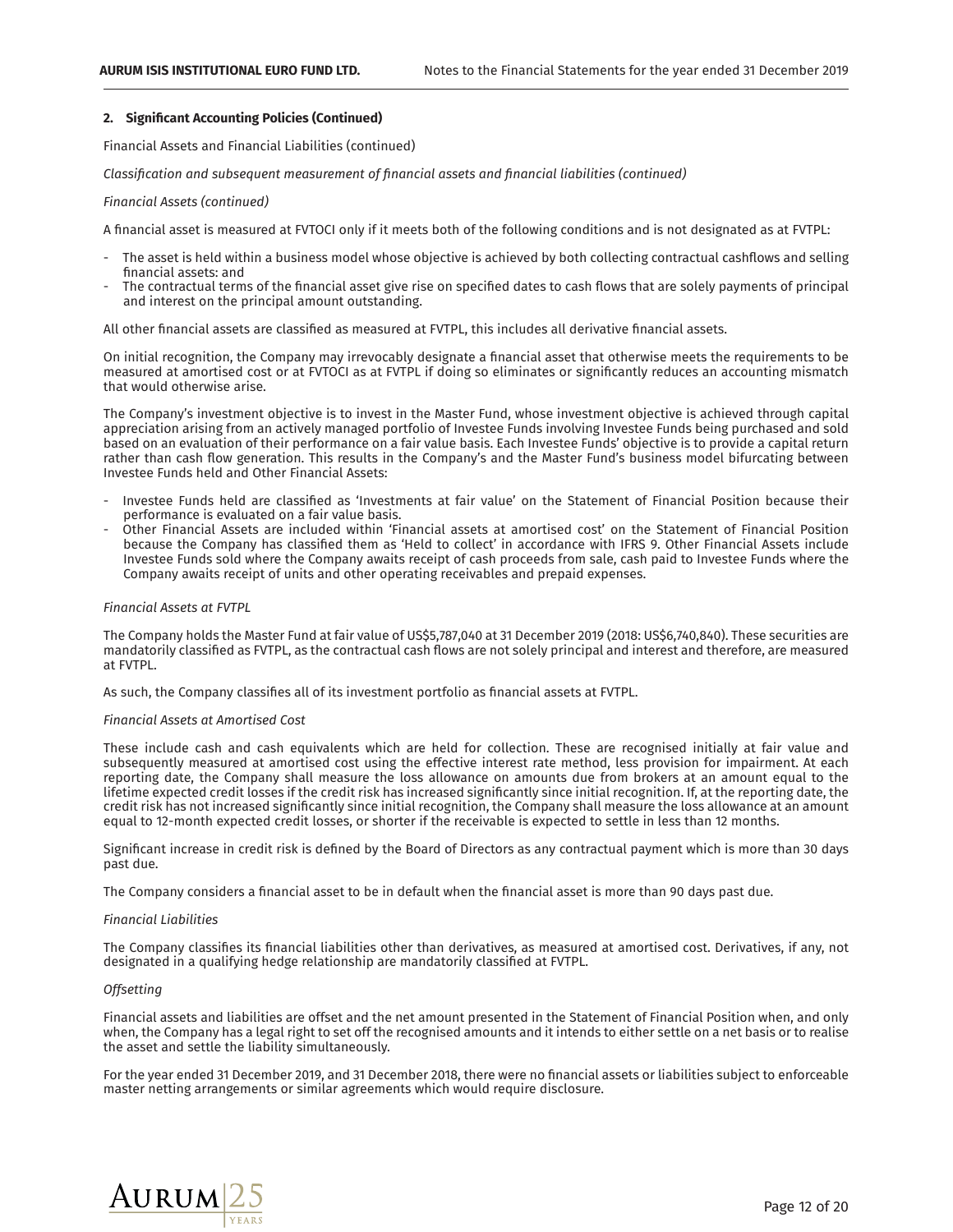## 2. Significant Accounting Policies (Continued)

Financial Assets and Financial Liabilities (continued)

### Derecognition

A financial asset is derecognised when the Company loses control over the contractual rights that comprise that asset. This occurs when the rights are realised, they expire or they are surrendered. A financial liability is derecognised when the obligation specified in the contract is discharged, cancelled or it expires.

### *ÚŔɧʄǨƂǨɝŔʄǨȢNJ-êǝŔɧƟɷ*

Under IFRS, Participating Shares redeemable at the shareholder's option are classified as financial liabilities and the format of the Statement of Financial Position reflects this in accordance with IAS 32 "Financial Instruments: Presentation". The net assets attributable to holders of Participating Shares are stated at the present value of the redemption amount on the reporting date without discounting, which are measured at amortised cost.

#### Sponsor Shares

Sponsor Shares are classified as equity based on the substance of the contractual arrangements between the Company and the Sponsor Shareholder and in accordance with the definition of equity instruments under IAS 32. The Sponsor Shareholder's equity is stated at original cost.

## Translation of Foreign Currencies

Transactions in currencies other than euro are recorded at the rate prevailing on the date of the transaction. At each reporting date, non euro denominated monetary items and assets and liabilities measured at fair value are retranslated at the rate prevailing on the reporting date. Foreign currency exchange differences related to investments at fair value through profit or loss are included in Net gain on investments. All other differences are reflected in net profit or loss for the year.

#### Net Gain on Investments

Net gain on investments includes all realised and unrealised fair value changes and foreign exchange differences, but excludes interest.

Net realised gain on investments is calculated using the average cost method.

#### Interest Income

Interest income is recognised in the Statement of Comprehensive Income for all interest bearing instruments on an effective interest rate yield basis.

#### Cash and Cash Equivalents and Bank Overdraft

Cash and cash equivalents comprise cash balances held at banks. Bank overdrafts are repayable on demand. In the Statement of Cash Flows, cash and cash equivalents are shown net of any short term overdrafts which are repayable on demand, and form an integral part of the Company's cash management.

#### Expenses

All expenses are recognised in the Statement of Comprehensive Income on an accruals basis.

#### Significant Accounting Judgements and Estimates

The preparation of financial statements in accordance with IFRS requires management to make estimates, judgements and assumptions that affect the reported amounts of assets and liabilities and disclosure of contingent assets and liabilities at the date of the financial statements and the reported amount of income and expenses during the year. Actual results could differ from those estimates.

Revisions to accounting estimates are recognised in the year in which an estimate is revised. The areas of estimates which have the most significant effect on the amounts recognised in the financial statements are valuation of investments and involvement with unconsolidated structured entities which are disclosed within the Master Fund's financial statements in note 9 'Financial Instruments and Risk Exposure' and note 10 'Fair Value Measurement' of those financial statements.

#### Master Fund

The Master Fund is not considered to be a subsidiary of the Company as the Investment Adviser beneficially holds all general voting shares which give the holder the current ability to direct the activities that significantly affect the returns of both the Company and the Master Fund. IFRS 10 "Consolidated Financial Statements" single control model states that an entity has control over an investee when it is exposed, or has rights, to variable returns from its involvement with the investee and has the ability to affect those returns through its power over the investee. The Directors are satisfied that the Master Fund does not meet the definition of a subsidiary in accordance with IFRS 10.

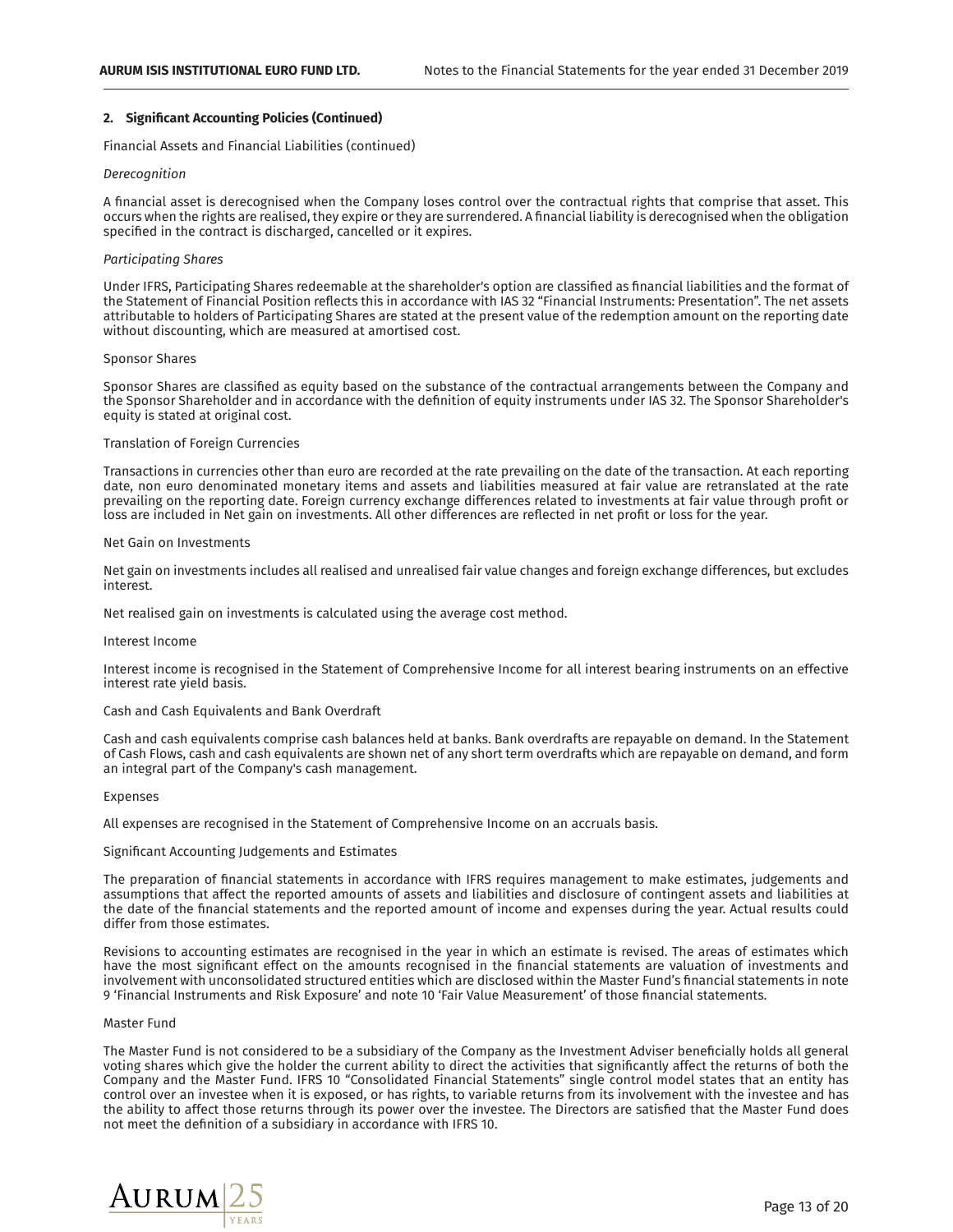### 2. Significant Accounting Policies (Continued)

# Structured Entities

A structured entity is an entity that has been designed so that voting or similar rights are not the dominant factor in deciding who controls the entity, such as when any voting rights relate to administrative tasks only and the relevant activities are directed by means of contractual arrangements. A structured entity often has some or all of the following features or attributes; restricted activities, a narrow and well-defined objective, such as to provide investment opportunities for investors by passing on risks and rewards associated with the assets of the structured entity to investors, insufficient equity to permit the structured entity to finance its activities without subordinated financial support and financing in the form of multiple contractually linked instruments to investors that create concentrations of credit or other risks.

The Company has determined that its investment in the Master Fund represents an investment in an unconsolidated structured entity. The Master Fund finances its operations by issuing redeemable shares which are puttable at the holders' option and entitle the holder to a proportional stake in the Master Fund's net assets. The change in fair value of the Company's holding in the Master Fund is included in the Statement of Comprehensive Income within Net gain on investments.

The Directors believe that the requirements of IFRS 12 "Disclosure of Interests in Other Entities", in relation to structured entities, are observed by appending the Master Fund's financial statements to the Company's financial statements.

#### **3.** Investment Adviser and Incentive Fees

The Company pays the Investment Adviser an annual percentage fee (the "Investment Adviser Fee") and a performance related fee in respect of each class of share where certain performance criteria have been met (the "Incentive Fee"). Both the Investment Adviser Fee and Incentive Fee are calculated monthly and paid monthly in arrears.

The Investment Adviser Fee and Incentive Fee are calculated based on a percentage of the Gross Asset Value of the Company as at the relevant month end. The Gross Asset Value means the value of the assets of the Company at a valuation point less the liabilities and accrued expenses of the Company other than liabilities that relate to Investment Adviser Fees, Incentive Fees, Administrator Fees, Depositary Fees, Directors' Fees, Audit Fees, Formation Expenses and Sundry Expenses each as incurred with respect to the valuation period ending on such valuation point.

The Incentive Fee is equal to the number of Participating Shares in the Company multiplied by a percentage of the amount by which the Gross Asset Value per Participating Share on a valuation day exceeds the higher of:

- (i) The Base Value: the Net Asset Value per Participating Share on the Base Date increased by the relevant hurdle of 1/12 of the annualised hurdle rate multiplied by the number of performance fee periods since the last Base Date. The Base Date is the last valuation day in the immediately preceding calendar year or, if later, the first valuation day in respect of a share class; or
- (ii) The High Water Mark: the Net Asset Value per Participating Share on the last valuation day upon which an Incentive Fee was crystallised or, if higher, the initial Net Asset Value per Participating Share upon inception of that share class.

The percentage fees applicable to each share class are as follows:

| <b>Share Class</b>                        | <b>Investment Adviser</b><br>Fee | Incentive Fee | Incentive Fee<br>Hurdle |
|-------------------------------------------|----------------------------------|---------------|-------------------------|
| Institutional Euro Share Class Restricted | 1.00%                            | 10.00%        | 5.00%                   |

In order to avoid double charging, where the Master Fund invests into other Aurum Funds such investment will be made into a class of shares that does not attract Investment Advisory or Incentive Fees. Where such a class is not available those fees payable by the other Aurum Fund will be rebated to the Master Fund in proportion to its holding.

#### 4. Fees

The Company pays no direct fees other than the Investment Adviser Fee and Incentive Fee outlined in note 3. Please refer to the accompanying Master Fund's financial statements for notes to the financial statements regarding fees paid by the Master Fund.

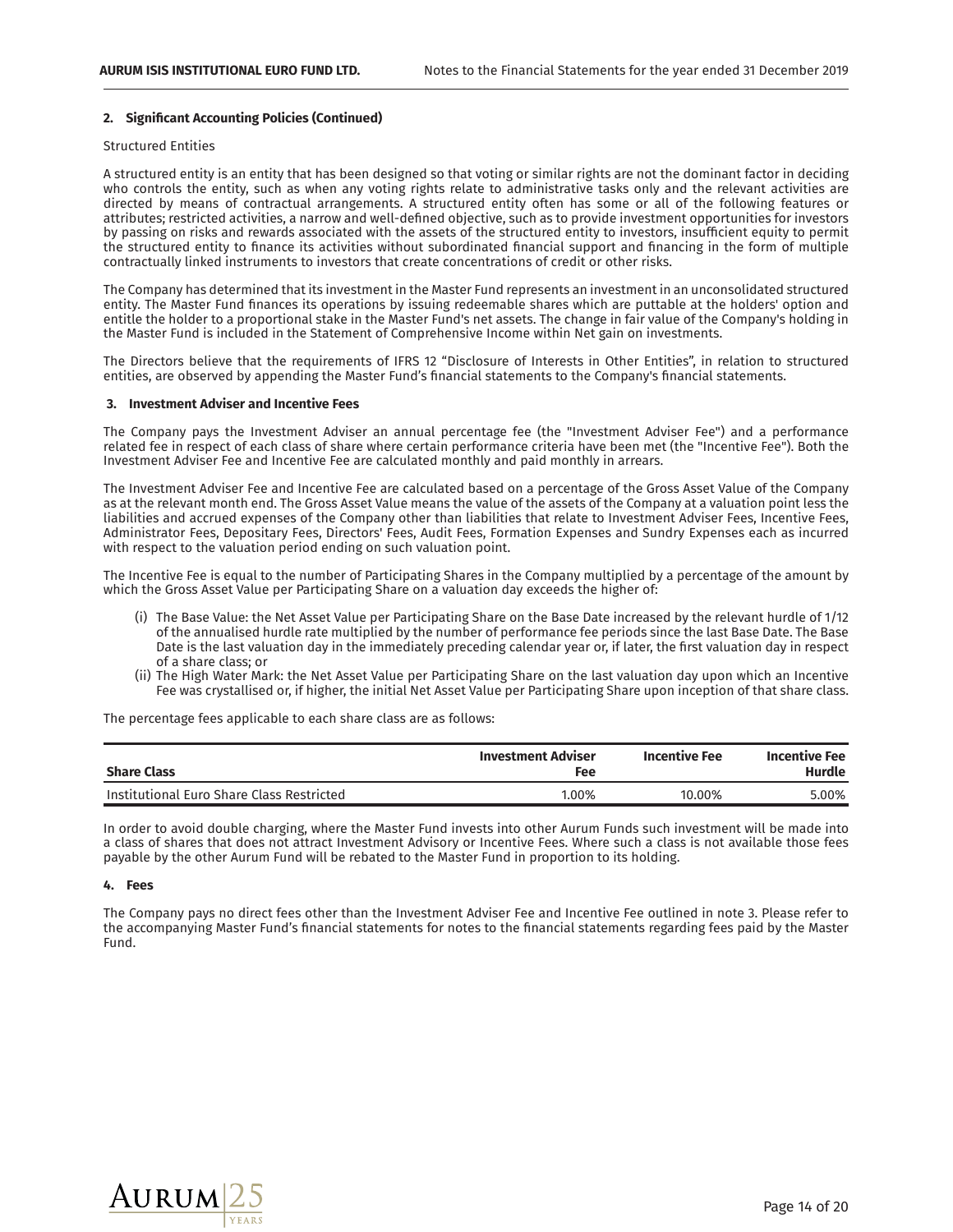#### **5.** Share Capital and Net Asset Value per Participating Share

|                                                                                     | <b>December</b><br>2019 | <b>December</b><br>2018 |
|-------------------------------------------------------------------------------------|-------------------------|-------------------------|
| Authorised share capital of €0.002 par value per share                              |                         |                         |
| 1,000 Sponsor Shares (presented as equity in accordance with IAS 32)                |                         |                         |
| 4,699,000 Participating Shares (presented as a liability in accordance with IAS 32) | 9.398                   | 9.398                   |
| <b>Authorised share capital</b>                                                     | 9.400                   | 9.400                   |

All of the Sponsor Shares have been issued to and are beneficially owned by the Investment Adviser.

The Sponsor Shares carry the right to attend and vote at all general meetings of the Company without restriction and are entitled to one vote for every Sponsor Share. The Sponsor Shares do not carry the right to participate in the assets of the Company in a winding up, except to the extent of repayment of par value paid in cash, nor in any dividends or other distribution of the Company so long as any Participating Shares are in issue.

The Participating Shares carry the right to notice of, and to attend, all general meetings of the Company but not to vote except in certain circumstances that may seek to alter the Participating Shareholder's rights or entitlements, in which event one Participating Share carries the right to one vote and a fraction of a Participating Share carries the right to a fraction of one vote. The Participating Shares are entitled to receive, to the exclusion of the Sponsor Shares, any dividends which may be declared by the Board of the Company and, upon the winding up of the Company, their par value and any surplus remaining after paying to the holders of the Sponsor Shares the par value of the Sponsor Shares (to the extent actually paid up in cash). The Sponsor Shares have the general voting powers of the Company and the holders of Participating Shares are entitled to receive notice of and attend all general meetings of the members.

|                                  | <b>Number of Participating Shares</b> |          |  |
|----------------------------------|---------------------------------------|----------|--|
|                                  | 2018<br>2019                          |          |  |
| Opening as at 1 January          | 5,346.82                              | 6,107.25 |  |
| Issued during the year           |                                       | 31.18    |  |
| Redeemed during the year         | (958.48)                              | (791.61) |  |
| <b>Closing as at 31 December</b> | 4,388.34                              | 5,346.82 |  |

The Net Asset Value per Participating Share is calculated by dividing the net assets attributable to holders of Participating Shares included in the Statement of Financial Position by the number of Participating Shares in issue at the year end according to the rights and restrictions applicable to each share class.

From time to time the Master Fund may invest in Investee Funds that may be part of an Initial Public Offering ("IPO"), gains or losses related to an IPO may not be attributed to Participating Shareholders that have elected to be treated as restricted persons under US FINRA rules 5130 and 5131 or failed to convert their shares into unrestricted shares. Therefore, such gains or losses are attributed to Participating Share Classes designated as 'Unrestricted' as they arise on a proportional basis.

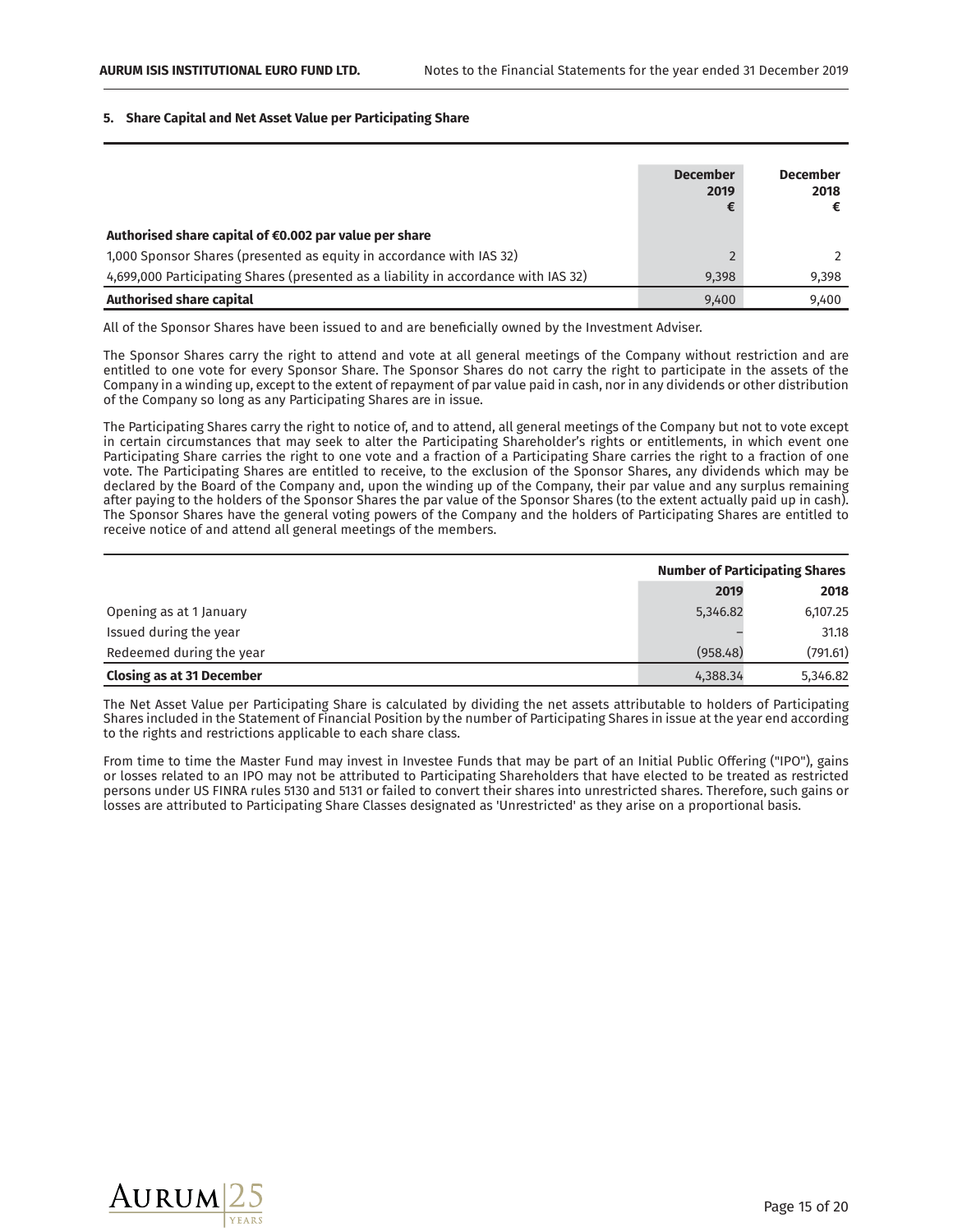#### **5.** Share Capital and Net Asset Value per Participating Share (Continued)

**Statement of Changes in Sponsor and Participating Shares** for the year ended 31 December 2019

|                                                                                                   | <b>Sponsor</b><br><b>Shares</b> | <b>Institutional</b><br><b>Euro Share</b><br><b>Class</b><br><b>Restricted</b> | <b>Total</b><br>€ |
|---------------------------------------------------------------------------------------------------|---------------------------------|--------------------------------------------------------------------------------|-------------------|
| <b>Balance at 1 January 2019</b>                                                                  | $\overline{2}$                  | 6,795,050                                                                      | 6,795,052         |
| Change in net assets attributable to holders of Participating Shares resulting from<br>operations |                                 | 329,726                                                                        | 329,726           |
| Subscriptions during the year                                                                     |                                 |                                                                                |                   |
| Redemptions during the year                                                                       |                                 | (1,254,889)                                                                    | (1,254,889)       |
| <b>Balance at 31 December 2019</b>                                                                |                                 | 5,869,887                                                                      | 5,869,889         |
| Number of Participating Shares in issue                                                           | n/a                             | 4,388.34                                                                       | 4,388.34          |
| <b>Net Asset Value Per Participating Share</b>                                                    | n/a                             | 1,337.61                                                                       | n/a               |

|                                                                                                                                    | <b>Sponsor</b><br><b>Shares</b> | <b>Institutional</b><br><b>Euro Share</b><br><b>Class</b><br><b>Restricted</b> | Total<br>€       |
|------------------------------------------------------------------------------------------------------------------------------------|---------------------------------|--------------------------------------------------------------------------------|------------------|
| <b>Balance at 1 January 2018</b>                                                                                                   | 2                               | 7,740,627                                                                      | 7,740,629        |
| Change in net assets attributable to holders of Participating Shares resulting from<br>operations<br>Subscriptions during the year |                                 | 24,559<br>40,000                                                               | 24,559<br>40,000 |
| Redemptions during the year                                                                                                        |                                 | (1,010,136)                                                                    | (1,010,136)      |
| <b>Balance at 31 December 2018</b>                                                                                                 |                                 | 6,795,050                                                                      | 6,795,052        |
| Number of Participating Shares in issue                                                                                            | n/a                             | 5,346.82                                                                       | 5,346.82         |
| <b>Net Asset Value Per Participating Share</b>                                                                                     | n/a                             | 1,270.85                                                                       | n/a              |

The capital of the Company is represented by the net assets attributable to holders of Participating Shares. The amount of net assets attributable to holders of Participating Shares can change significantly on a monthly basis, as the Company is subject to monthly subscriptions and redemptions at the discretion of shareholders, as well as changes resulting from the Company's performance. The objective when managing capital is to safeguard the ability to continue as a going concern in order to provide returns for shareholders and maintain a strong capital base to support the development of the investment activities.

In order to maintain the capital structure, the policy is to perform the following:

- Monitor the level of monthly subscriptions and redemptions relative to the assets it expects to be able to liquidate within the month.
- Redeem and issue new Participating Shares in accordance with the constitutional documents.

The Board of Directors monitor capital on the basis of the value of net assets attributable to Participating Shareholders.

# **6.** Bank Overdraft

The Company has an ongoing credit facility with The Northern Trust Company, an affiliate of the Administrator, and is secured over the portfolio of the Company. The Northern Trust Company is entitled to interest ("Interest Charges") at an annual rate of 1.5% above the Northern Trust base rate of -1.50% (2018: 0.00%) on any overdrawn balances. The Interest Charges are incurred daily and are included in the Statement of Comprehensive Income within Finance costs.

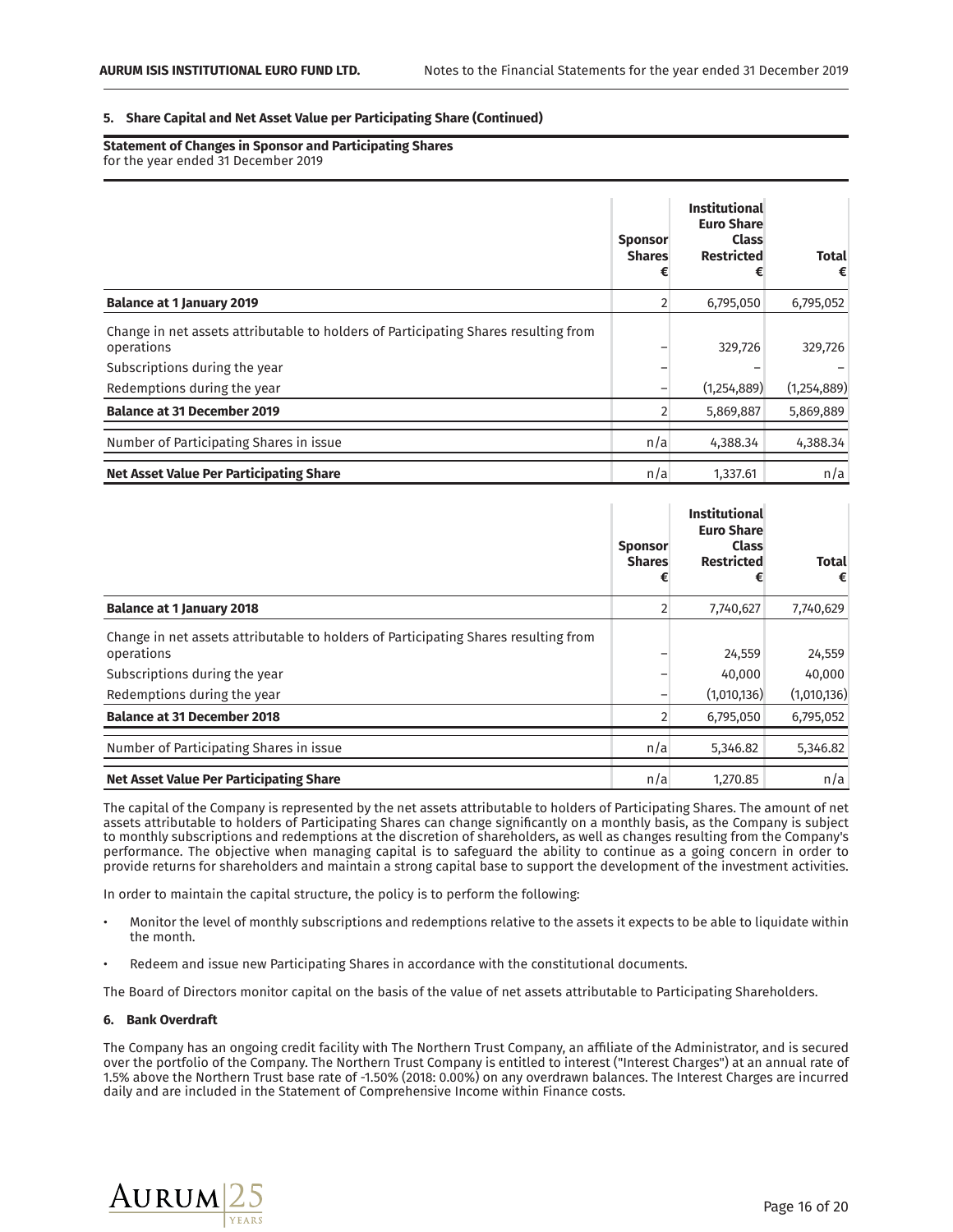#### **7.** Related Parties

In accordance with IAS 24 "Related Party Disclosures" the related parties of the Company are outlined below. Some parties, who are connected as a result of key contracts, also have significant proximity to the operations of the Company and so are also outlined below in order to comply with the substance of IAS 24.

The Company's related and connected parties include the Directors, the Administrator and its affiliates, the Bermuda Administrator, the Investment Adviser and the Depositary. Principal amounts incurred during the year, and amounts due as at the Statement of Financial Position date, are clearly identified in the financial statements. Other amounts are outlined below.

#### Key Management Personnel

Mrs T Gibbons is a Director of the Investment Adviser. Mr M J Harvey and Mr A Hopkin are Directors of Continental Management Limited, the Secretary, Directors of Continental Sponsors Ltd., the sponsoring broker on the Bermuda Stock Exchange, and Directors of, and directly and indirectly hold shares in, the Investment Adviser. Mr K Gundle is a shareholder of, and Vice President of Information with, the Investment Adviser. Mr M J Harvey is a Director of Global Fund Services Ltd., the Bermuda Administrator. Mr D R Cottingham is a Director of, and directly and indirectly holds shares in, the Investment Adviser.

The Investment Adviser owns all of the Sponsor Shares of the Company. The Investment Adviser is also the sponsor, adviser and investment manager to a number of other investment companies and the Directors of the Company and the Investment Adviser may serve as Directors of such Companies.

The Directors are entitled to remuneration for their services from the Master Fund, please refer to the accompanying Master Fund financial statements for details of remuneration paid to the Directors.

At 31 December 2019, Directors and parties so connected did not directly or indirectly hold Participating Shares in the Company (2018: Nil).

#### Other Key Contracts

Please refer to the accompanying Master Fund financial statements for details related to Other Key Contracts.

Banking facilities are supplied by an affiliate of the Administrator, as outlined on page 16. Facility Fees and Interest Charges in relation to the bank overdraft are included in the Statement of Comprehensive Income recorded within 'Finance Costs' while interest received on positive cash balances is recorded within 'Interest income'.

## 8. Financial Instruments and Risk Exposure

The Company invests all its assets, other than currency hedging, into the Master Fund which is exposed to market risk, credit risk and liquidity risk arising from the financial instruments it holds. These risks are explained in the financial statements of the Master Fund which are attached. Financial instruments include investments, cash and cash equivalents, bank overdrafts, accrued expenses, and Participating Shares presented as financial liabilities.

The Master Fund and the Feeder Funds operate as an integrated structure whereby the Feeder Funds invest solely into the Master Fund except in respect of currency hedging. Total subscriptions made by the Company into the Master Fund during the year were €52,565 (2018: €262,029) and total redemptions made by the Company out of the Master Fund during the year were €1,771,727 (2018: €1,888,590).

Investments in the Master Fund are recorded at the Net Asset Value per share as reported by the Administrator of the Master Fund at the measurement date. Where the Administrator is unable to provide Net Asset Value per share, the Directors make their own assessment of value based on available information. In determining fair value, the Directors take into consideration, where applicable, the impact of suspensions of redemptions, liquidation proceedings, investments in side pockets and any other significant factors.

At 31 December 2019, and 31 December 2018, there were no instances wherein the Administrator was unable to provide the Net Asset Value per share or that the Directors considered it necessary to make any adjustment to the Net Asset Value per share provided in order to arrive at fair value.

As at 31 December 2019, and 31 December 2018, the Company had no capital commitment obligations and no amounts were due from the Company for unsettled purchases. The Company invests into the Master Fund by purchasing the Master Fund's redeemable Participating Shares. The Master Fund allows redemption of these shares on a monthly basis with a 90 day notification period. Movements in the fair value of the Master Fund's portfolio and corresponding movements in the fair value of the Company expose the Company to a profit or loss.

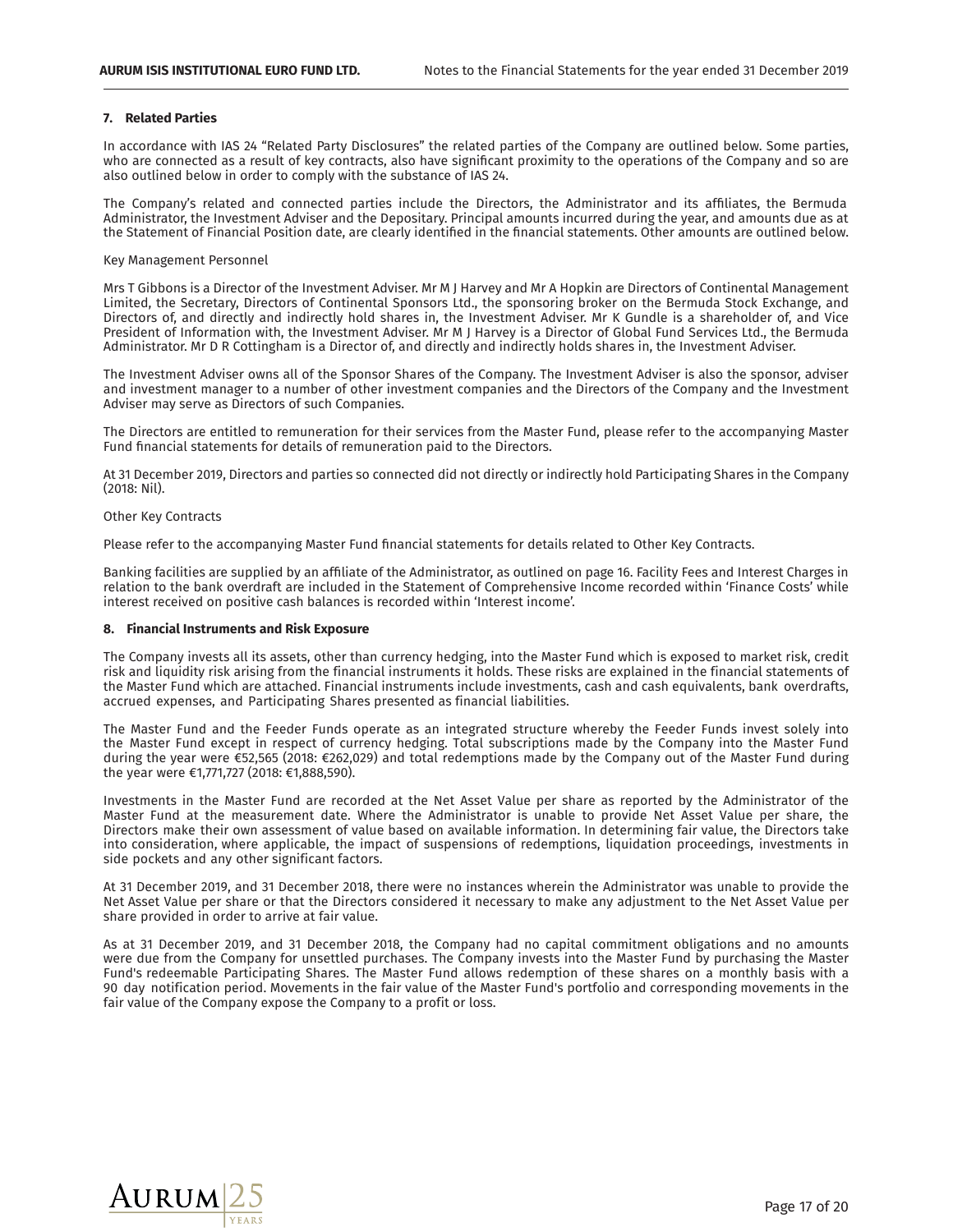### 8. Financial Instruments and Risk Exposure (Continued)

Liquidity Risk

The following table shows the contractual undiscounted cash flows of the Company's financial liabilities on the basis of the earliest possible maturity. Participating Shares may be redeemed on a monthly basis subject to 90 days prior notice.

| As at 31 December 2019                                        |             |                   |                       |              |
|---------------------------------------------------------------|-------------|-------------------|-----------------------|--------------|
|                                                               | < 1 month   | $1 - 3$<br>months | 3 months to<br>1 year | <b>Total</b> |
| <b>Liabilities</b>                                            |             | €                 | €                     | €            |
| Unrealised depreciation on forward foreign exchange contracts |             |                   |                       |              |
| - Inflow                                                      | (1,059,465) |                   |                       | (1,059,465)  |
| - Outflow                                                     | 1,064,782   |                   |                       | 1,064,782    |
| <b>Bank Overdraft</b>                                         | 1,146,309   |                   |                       | 1,146,309    |
| Investment Adviser fees payable                               | 4,898       |                   |                       | 4,898        |
| Incentive fees payable                                        | 2,192       |                   |                       | 2,192        |
| Other payables                                                | 131         |                   |                       | 131          |
| Net assets attributable to holders of Participating Shares    |             |                   | 5,869,887             | 5,869,887    |
| <b>Total Liabilities</b>                                      | 1,158,847   |                   | 5,869,887             | 7,028,734    |

#### **As at 31 December 2018**

|                                                               | < 1 month | $1 - 3$<br>months | 3 months to<br>1 year | <b>Total</b> |
|---------------------------------------------------------------|-----------|-------------------|-----------------------|--------------|
| <b>Liabilities</b>                                            |           |                   |                       | €            |
| Unrealised depreciation on forward foreign exchange contracts |           |                   |                       |              |
| - Inflow                                                      | (5,607)   |                   |                       | (5,607)      |
| - Outflow                                                     | 5,623     |                   |                       | 5,623        |
| Investment Adviser fees payable                               | 5,668     |                   |                       | 5,668        |
| <b>Bank Overdraft</b>                                         | 5,620     |                   |                       | 5,620        |
| Other payables                                                | 4         |                   |                       | 4            |
| Net assets attributable to holders of Participating Shares    |           |                   | 6,795,050             | 6,795,050    |
| <b>Total Liabilities</b>                                      | 11,308    |                   | 6,795,050             | 6,806,358    |

## Currency Risk

The Company is exposed to currency risk in pursuit of its investment objective, set out in note 1 'General'. The currency risk is managed on a monthly basis using Forward Foreign Exchange Contracts.

At the Statement of Financial Position date there was a net exposure to currency risk:

| As at 31 December 2019 |                         |                              |                                                   |                   |
|------------------------|-------------------------|------------------------------|---------------------------------------------------|-------------------|
| Currency               | Monetary<br>Assets<br>€ | Monetary<br>Liabilities<br>€ | Forward Foreign<br><b>Exchange Contracts</b><br>€ | Net Exposure<br>€ |
| US dollar              | 5,787,040               | (1, 146, 412)                | (4,589,396)                                       | 51,232            |
| As at 31 December 2018 |                         |                              |                                                   |                   |
| Currency               | Monetary<br>Assets<br>€ | Monetary<br>Liabilities<br>€ | Forward Foreign<br><b>Exchange Contracts</b><br>€ | Net Exposure<br>€ |
| US dollar              | 6,740,840               | (5,621)                      | (6,632,219)                                       | 103,000           |

Leverage

The Master Fund and the Feeder Funds may use overall leverage up to a maximum of 30% of the Master Fund's and the Feeder Funds' total assets, without double counting, from time to time for general investment purposes or to facilitate redemptions.

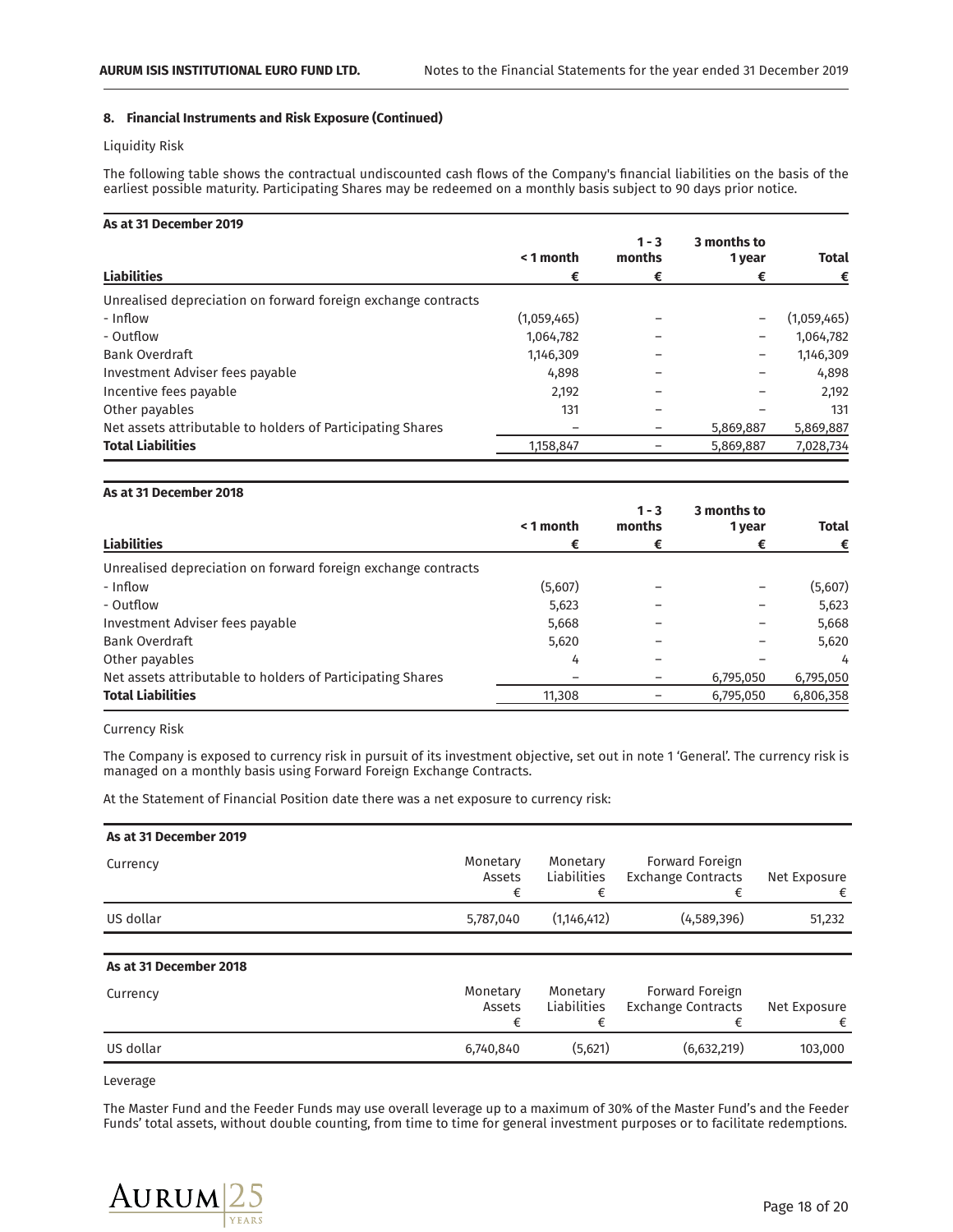## 8. Financial Instruments and Risk Exposure (Continued)

#### Leverage (Continued)

During the year the maximum leverage utilised by the Company, measured at any one month end, was less than 20% (2018: less than 6%). Please refer to the Master Fund financial statements for details of the maximum leverage utilised by the Master Fund.

#### **9. Forward Foreign Exchange Contracts**

As at 31 December 2019, the Company had entered into and not closed Forward Foreign Exchange Contracts to hedge the value of the Company's portfolio. The contracts, along with cash and cash equivalents and bank overdrafts, are held with the depositary. The depositary is a wholly owned subsidiary of Northern Trust Corporation that had a Long Term Rating from Standard and Poor's of A+ at 31 December 2019 (31 December 2018: A+).

## **Open Forward Foreign Currency Transactions at 31 December 2019**

| Currency Sold  | <b>Currency Bought</b> | Currency Rate | Maturity date   | Unrealised<br>Gain/(Loss) |
|----------------|------------------------|---------------|-----------------|---------------------------|
| US\$ 6,352,004 |                        | 1.1061        | 31 January 2020 | 94,050                    |
| € 1,064,782    | US\$                   | 0.8938        | 31 January 2020 | (5, 317)                  |
|                |                        |               |                 | 88,733                    |

#### **Open Forward Foreign Currency Transactions at 31 December 2018**

| <b>Currency Sold</b> | <b>Currency Bought</b> | Currency Rate | Maturity date   | Unrealised<br>Gain/(Loss) |
|----------------------|------------------------|---------------|-----------------|---------------------------|
| US\$ 7,605,817       |                        | 1.1346        | 31 January 2019 | 65,520                    |
| € 5,622              | US\$                   | 0.8752        | 31 January 2019 | (16)                      |
|                      |                        |               |                 | 65,504                    |

#### **10. Fair Value Measurement**

The fair value hierarchy prioritises the inputs to valuation techniques used to measure fair value. The categorisation of assets and liabilities within the hierarchy is explained in note 10 of the Master Fund's notes to the financial statements.

The fair value of investments in the Master Fund is determined using the unadjusted net asset value (Level 2 valuation). The unadjusted net asset value is used because the units in the Master Fund are redeemable at the reportable net asset value at, or approximately at, the measurement date. If this were not to be the case, then the net asset value would be used as a valuation input and an adjustment applied for lack of marketability or liquidity generally based on available market information (Level 3 valuation). Any adjustment would be based on management judgement after considering the period of restrictions and the nature of the Master Fund.

The fair value of Forward Foreign Exchange Contracts is determined by using quoted forward exchange rates at the reporting date (Level 2 valuation) less contracted forward exchange rates.

The following table represents the financial instruments carried on the Statement of Financial Position at fair value by level within the valuation hierarchy, under IFRS 13 "Fair Value Measurement", as at 31 December 2019 and 31 December 2018:

| Financial assets and liabilities at fair value through profit or loss at 31 December 2019 |         |           |         |           |  |
|-------------------------------------------------------------------------------------------|---------|-----------|---------|-----------|--|
|                                                                                           | Level 1 | Level 2   | Level 3 | Total     |  |
|                                                                                           | €       | €         |         |           |  |
| Aurum Isis Fund Ltd.                                                                      |         | 5,787,040 |         | 5,787,040 |  |
| Net unrealised appreciation on Forward Foreign Exchange Contracts                         |         | 88.733    |         | 88,733    |  |
| Financial assets and liabilities at fair value through profit or loss at                  |         |           |         |           |  |
| 31 December 2019                                                                          |         | 5,875,773 |         | 5,875,773 |  |